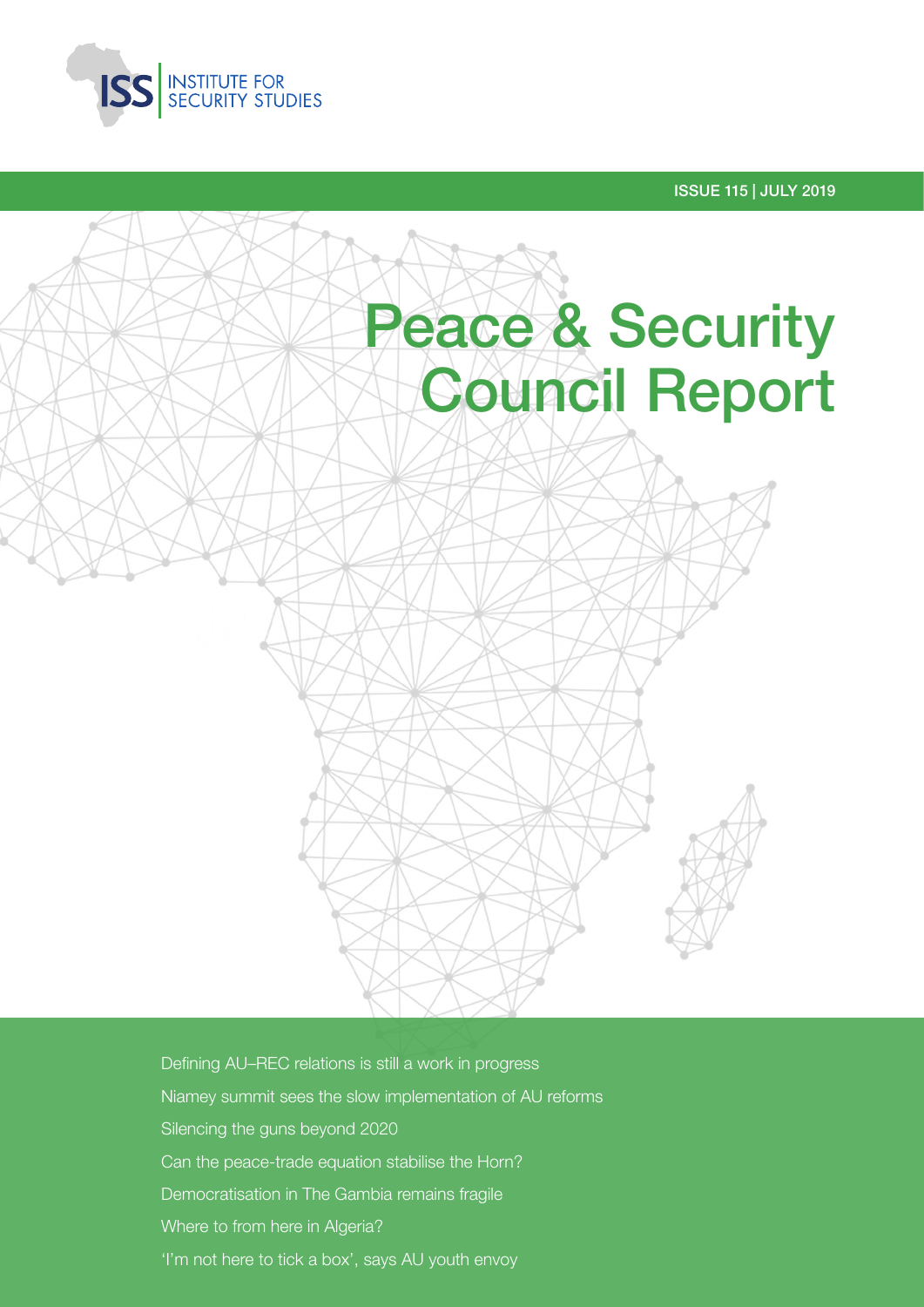# Defining AU–REC relations is still a work in progress

The African Union (AU) and the regional economic communities (RECs) held their first coordination meeting on 8 July in Niamey, Niger. The meeting forms part of the AU's overall institutional reforms to rationalise its relations with the RECs, which are seen as the building blocks of African integration.

The debate on AU–REC coordination is not a new one – it is embedded in the choice of a gradual integration process. At the core of AU–REC relations is the principle of subsidiarity, whereby regional structures can take the lead in situations occurring in their region or under their political jurisdiction.

The application of subsidiarity has often posed problems, for example in the resolution of the conflict in the Central African Republic (CAR), where the Economic Community of Central African States (ECCAS) and the AU initially waged a battle over supremacy in the peace process. More recently, the Southern African Development Community (SADC) and the AU were at odds about the electoral dispute in the Democratic Republic of Congo (DRC).

At the core of AU–REC relations is the principle of subsidiarity whereby regional structures can take the lead in their region

The first AU–REC Coordination Meeting focused on three key areas, namely the division of labour between the AU, RECs and AU member states; the first African Regional Integration Report; and the draft protocol amending the 2008 protocol on AU–REC relations.

### On the division of labour

The discussion around AU–REC coordination has highlighted member states' key role as the central pillars of this nexus and identified six main technical areas for the division of labour between them: policy planning and formulation; policy adoption; implementation; monitoring and information; partnerships; and joint resource mobilisation.

Of these areas, implementation, monitoring and evaluation have been the continent's weakest points. In that regard, it is proposed that the AU Commission (AUC) should organise annual consultations between AU organs and RECs. These consultations could look into different topics, such as the implementation of the African Peace and Security Architecture or the African Charter on Democracy, Elections and Governance, taking stock of their progress and the challenges they face.

### Current PSC Chairperson

His Excellency Mr Sebade Toba, Ambassador of Togo to Ethiopia and permanent representative to the African Union.

### PSC members

Angola, Djibouti, Algeria, Equatorial Guinea, Gabon, Kenya, Liberia, Morocco, Nigeria, Rwanda, Republic of Congo, Sierra Leone, Togo, Lesotho, Zimbabwe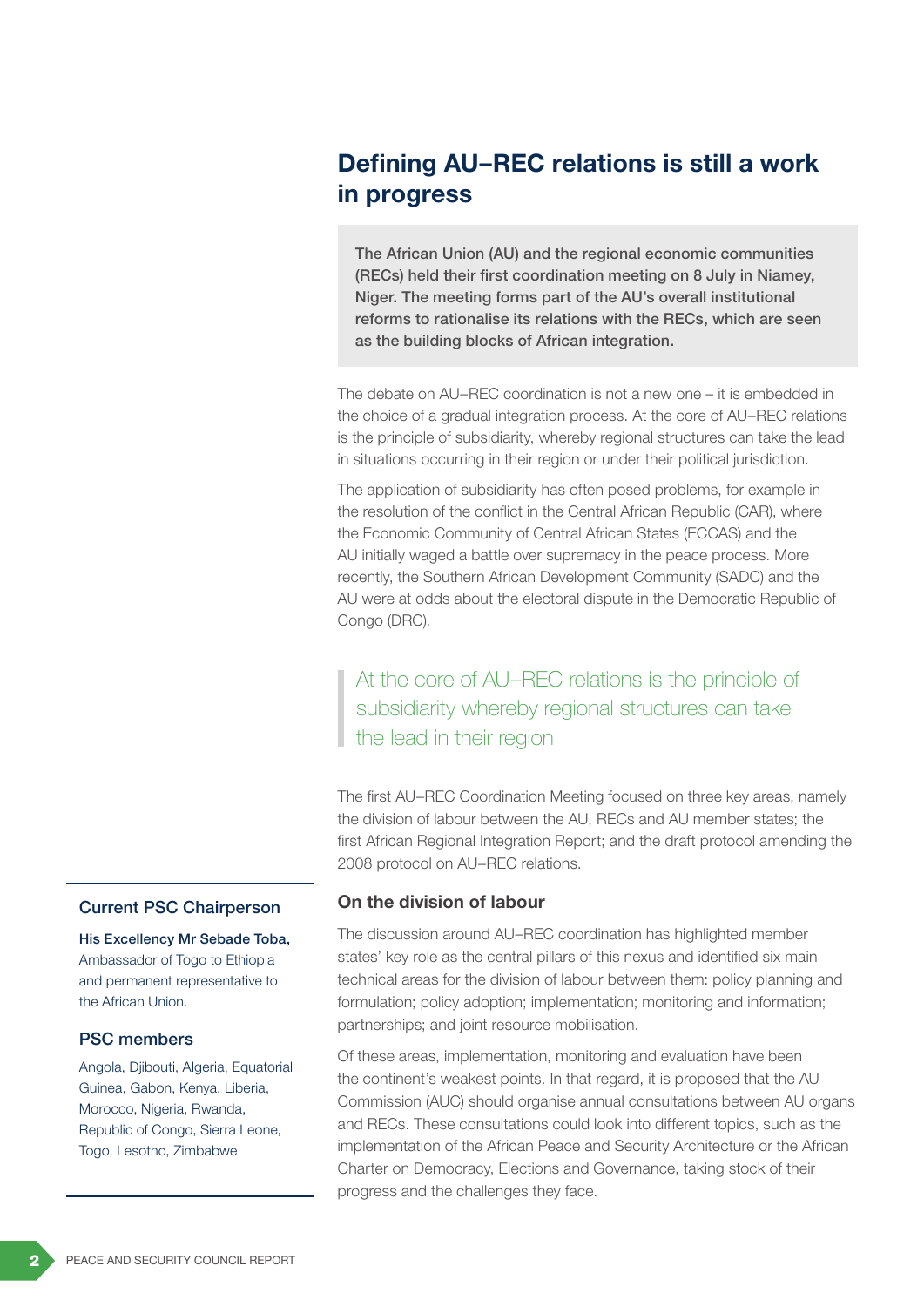The RECs are, in fact, meant to report annually to the AU–REC Coordination Meeting on the status of regional implementation, and the monitoring and evaluation of continental policies, programmes and projects.

The AUC would also be tasked with coordinating the implementation of cross-cutting issues among RECs. This, however, could face serious resistance from RECs and member states, as has happened in the past. This is especially the case given that member states are ultimately in charge of implementing continental or regional policies and programmes, as well as ensuring the implementation of AU legal instruments at the national level.

One practical challenge is for member states to provide sound and accurate national data on the implementation of continental and regional policies, as is expected of them under the new AU–RECs– member states coordination arrangement.

Discussions will continue between the AUC, RECs and member states on developing a matrix for the division of labour around thematic areas. Overall, as with all governance issues on the continent, one of the biggest challenges to coordination between the AU and RECs is the goodwill of member states.

### African Regional Integration Report

The July 8 AU–REC Coordination Meeting saw the tabling of the first edition of the *African Regional Integration Report*, produced by the AUC, RECs and the African Capacity Building Foundation (ACBF). Its findings were presented by AUC chairperson Moussa Faki Mahamat. The main conclusion of the report is that Africa is indeed progressing towards becoming an 'integrated, prosperous and peaceful continent'.

However, and not surprisingly, the report also states that 'the eight RECs recognised by the AU face teething challenges of funding and human capacity constraints, overlapping memberships, weak implementation of key regional integration programmes and projects, and a lack of focus and institutional alignments'. It also notes that 'persistent conflicts, insecurity and infrastructure bottlenecks remain pervasive obstacles to deeper integration. The need to devise innovative mechanisms for funding cannot be overemphasised.'

The analysis in the report is based on the eight dimensions of integration in the multidimensional index on African integration, which focuses on the following elements: trade integration, free movement of persons, infrastructure integration, political and institutional integration, monetary integration, financial integration, social integration, and environmental management.

Interestingly, the report also states that the division of labour between the AU and the RECs still has to be clarified. Although mentioned in the report, the issue of overlapping memberships does not seem to feature prominently in the debate, despite the fact that it presents a serious challenge to AU–REC coordination.

The issue of overlapping memberships does not seem to feature prominently, despite the fact that it presents a serious challenge

The issues plaguing the RECs and regional integration, as identified in the report, will also likely be challenges to the coordination between them and the AU.

### The new protocol on AU–REC relations

Meanwhile, a new draft protocol on AU–REC relations has been proposed to replace the 2008 protocol on AU–REC relations, in order to address the abovementioned challenges. The two protocols differ on two major points: the new draft protocol is broader in scope and sets out the structures and functions of the mid-year coordination meeting between the AUC and the RECs.

In terms of scope, Article 2 of the new protocol sees the introduction of the environment, the blue economy, migration and the African governance architecture as new areas to be covered in the relations and coordination between regions and the continent. This is in addition to economic, social, political and cultural fields, including gender, peace and security areas.

The new draft protocol also establishes new structures or organs for the coordination meeting: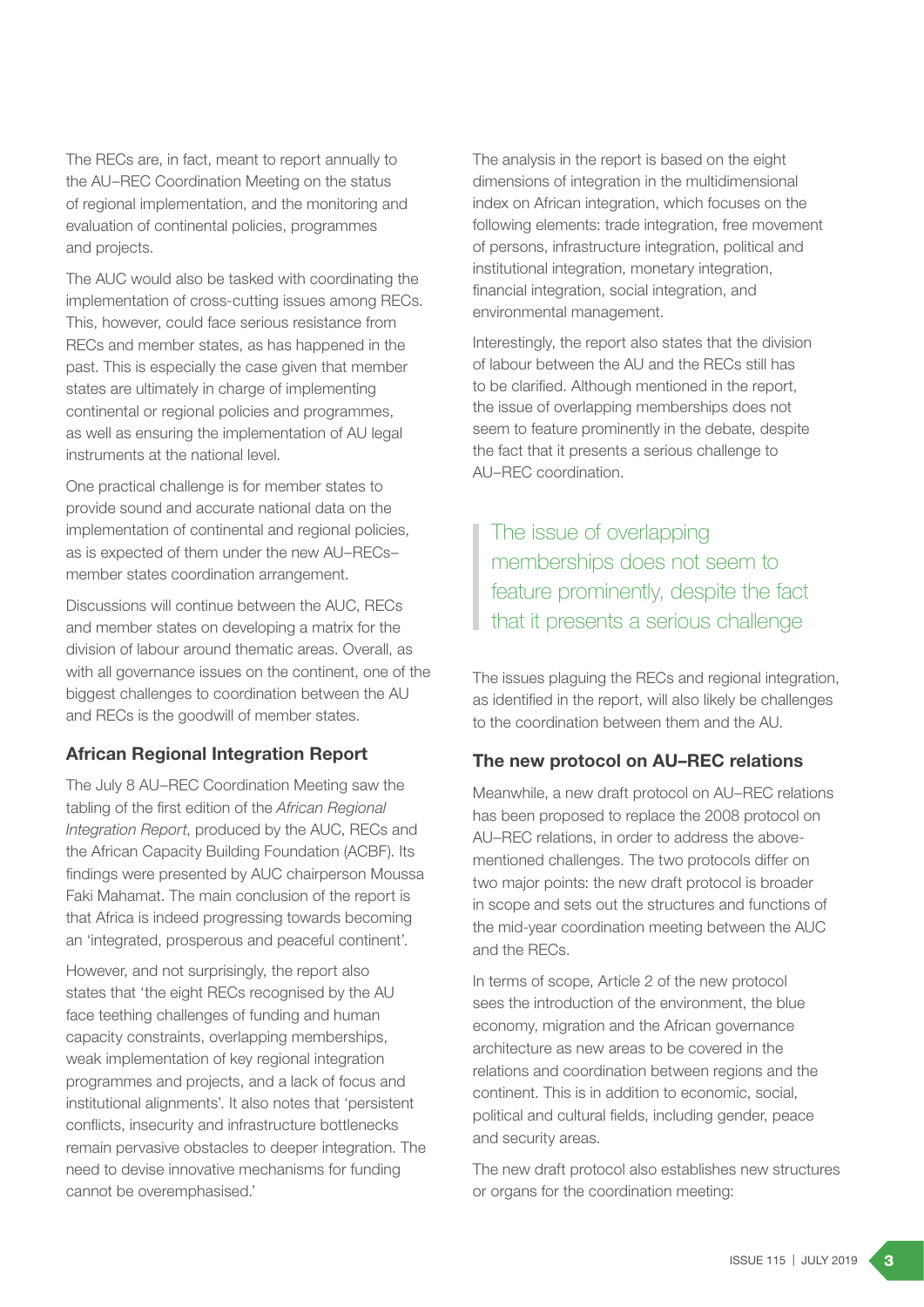- The mid-year coordination meeting itself, composed of the Bureau of the Assembly and Chairpersons of the RECs, in charge of assessing the state of continental integration and coordinating the implementation of continental decisions, among others
- The Committee on Coordination, composed of the chairperson and chief executives of financial institutions of the AU and the AUDA-NEPAD, which will provide policy orientation for the implementation of the new protocol
- The Coordination Secretariat, composed of the representatives of the AU, RECs and other AU organs, which is tasked with preparing and submitting reports to the Committee on Coordination

According to the draft protocol, the AU is to open permanent representations at the headquarters of each REC. In turn, each REC is expected to establish a national integration structure in each of its member states. Moreover, Article 23 of the draft protocol provides for sanctions (by the Assembly and/or Executive Council) in cases where RECs are lagging behind in implementation or where their measures and programmes are incompatible with AU treaties.

Subsidiarity and comparative advantage will remain the driving principles of AU–REC relations and will guide the division of labour between them

Although it was not adopted at the first coordination meeting (probably owing to some of the contentious clauses), it appears that the draft protocol will in fact create another AU structure that will be in charge of supervising coordination between its different parts.

One could legitimately wonder about what seems to be the proliferation of AU organs aimed at coordinating the work of the many existing ones in an attempt to rationalise the work of the union and integrate the continent.

# The way forward for AU–REC coordination

The major outcome of the first AU–RECs–member states coordination meeting is that it began putting in place the framework for the coordination meeting, including the possibility of sanctions for non-compliance.

It is also clear that subsidiarity and comparative advantage will remain the driving principles of AU–REC relations and will guide the division of labour between them. This also means that ad hoc or REC-specific arrangements will sometimes be necessary, especially given the diversity in their respective levels of advancement and capacity, as well the very ethos of each REC. The different stakeholders must consider this as they finalise the matrix on the division of labour.

Finally, member states will be either enablers for or barriers to better AU–REC relations for the benefit of the continent.

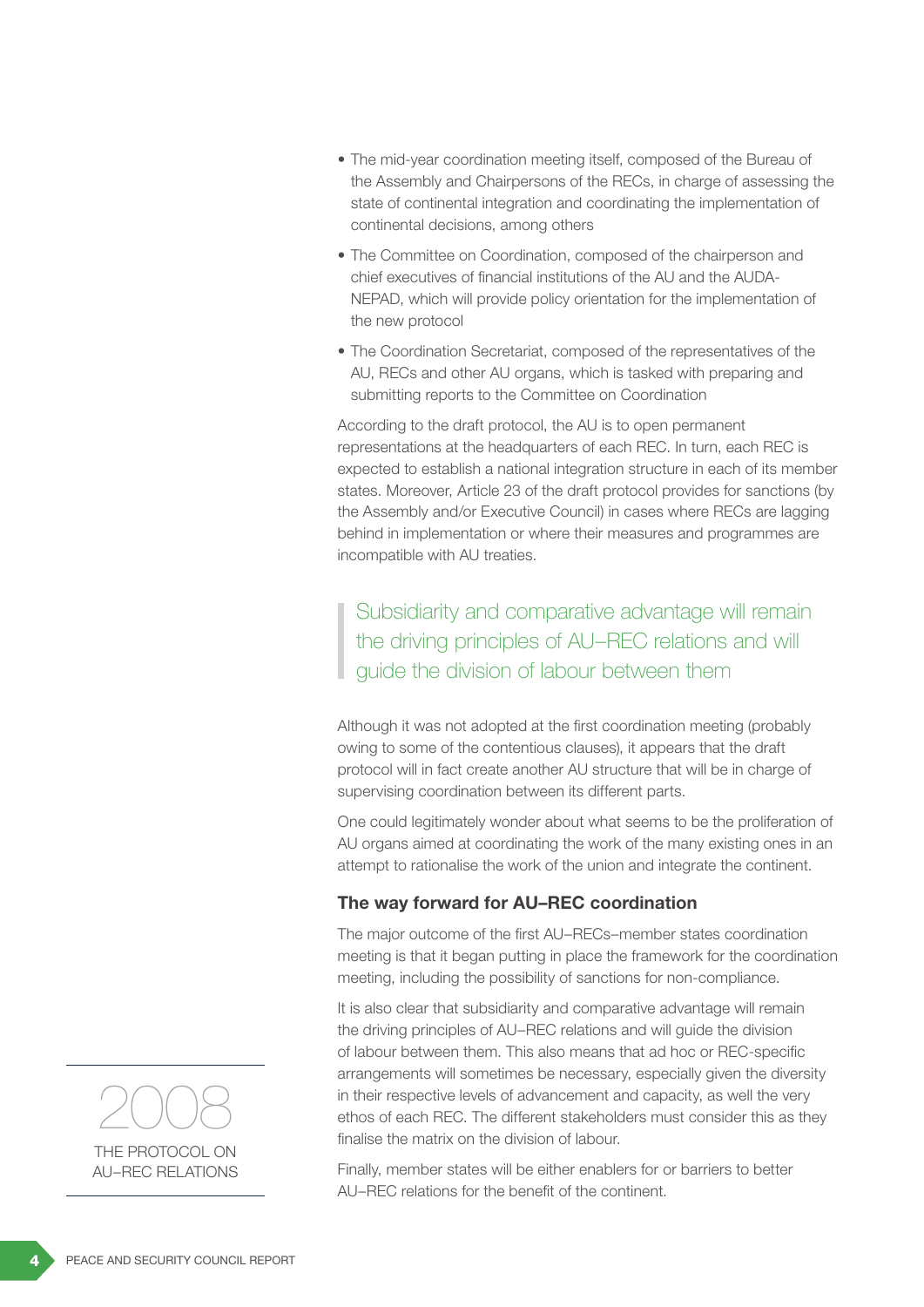# The Niamey summit sees the slow implementation of AU reforms

For the first time since 2004, the AU Assembly did not meet for its mid-year session in July 2019. The decision to have only one ordinary session of the AU Assembly of Heads of State and Government is a result of the AU reforms, championed by Rwandan President Paul Kagame and the reform implementation unit of the AU Commission (AUC).

The aim of this reform is to limit the large meetings of heads of state where few real decisions are made and to have smaller, more efficient meetings such as the Mid-Year Coordination Meeting, which was held for the first time on 8 July 2019. Heads of state also have other occasions to meet within the context of their regional economic communities (RECs), or bilaterally.

However, despite the AU's reducing the number of annual summits, over 30 heads of state did attend the extraordinary summit on the African Continental Free Trade Area (AfCFTA) in Niamey, Niger on 7 July. An ordinary session of the AU Executive Council and several side meetings of the Peace and Security Council and other organs also took place, lending the event all the trappings of a normal AU summit.

The aim of limiting AU summits to only one per year was therefore, to an extent, undermined by the decision to launch the AfCFTA, championed by Niger's President Mahamadou Issouffou, in Niamey. The first Mid-Year Coordination Meeting between the AU and RECs, which was supposed to replace the Assembly, was reduced to a side event and barely lasted a few hours.

Over 30 heads of state attended the extraordinary summit on the African Continental Free Trade Area

From this perspective, and from other decisions at the summit that were either not taken or postponed, the Niamey meeting was only partially a manifestation of the implementation of the AU reforms.

The cost of hosting the Niamey summit was also very high for the host country, which had decided to build a new conference centre and luxury hotels, some of

which were not completed by the time the summit took place. One of the aims of the AU reforms is to bring the AU closer to the people and while decentralising the activities of the union is important, civil society organisations are concerned about decisions on spending by cash-strapped African countries.

In the draft decisions of the executive council in Niamey, it is recommended that the AUC 'take into consideration the principles of cost efficiency, equity and regional rotation' when holding meetings outside the AU headquarters in Addis Ababa.

### Other decisions only partially implemented

Strengthening the AUC and streamlining the activities of the summits was one of the cornerstones of the AU reforms, adopted in January 2017. They also include: focusing the AU on key priorities with a continental scope; realigning AU institutions in order to deliver against those priorities; managing the business of the AU efficiently and effectively at both the political and operational levels; and financing the AU sustainably and with the full ownership of the member states.

Concerning the restructuring of the commission, details of its implementation that were supposed to have been finalised by the executive council in Niamey were pushed to the next ordinary summit in January 2020 in Addis Ababa.

It has already been decided to reduce the number of AU departments and commissioners from eight to six by merging the departments of peace and security and of political affairs. It is therefore crucial that the decisions on the details of the restructuring are made soon, so that the process of selecting the 2021 commission can start in January 2020.

In addition, there were again divisions among member states on the question of partnerships. The original reforms aimed at an agreement where 'Africa should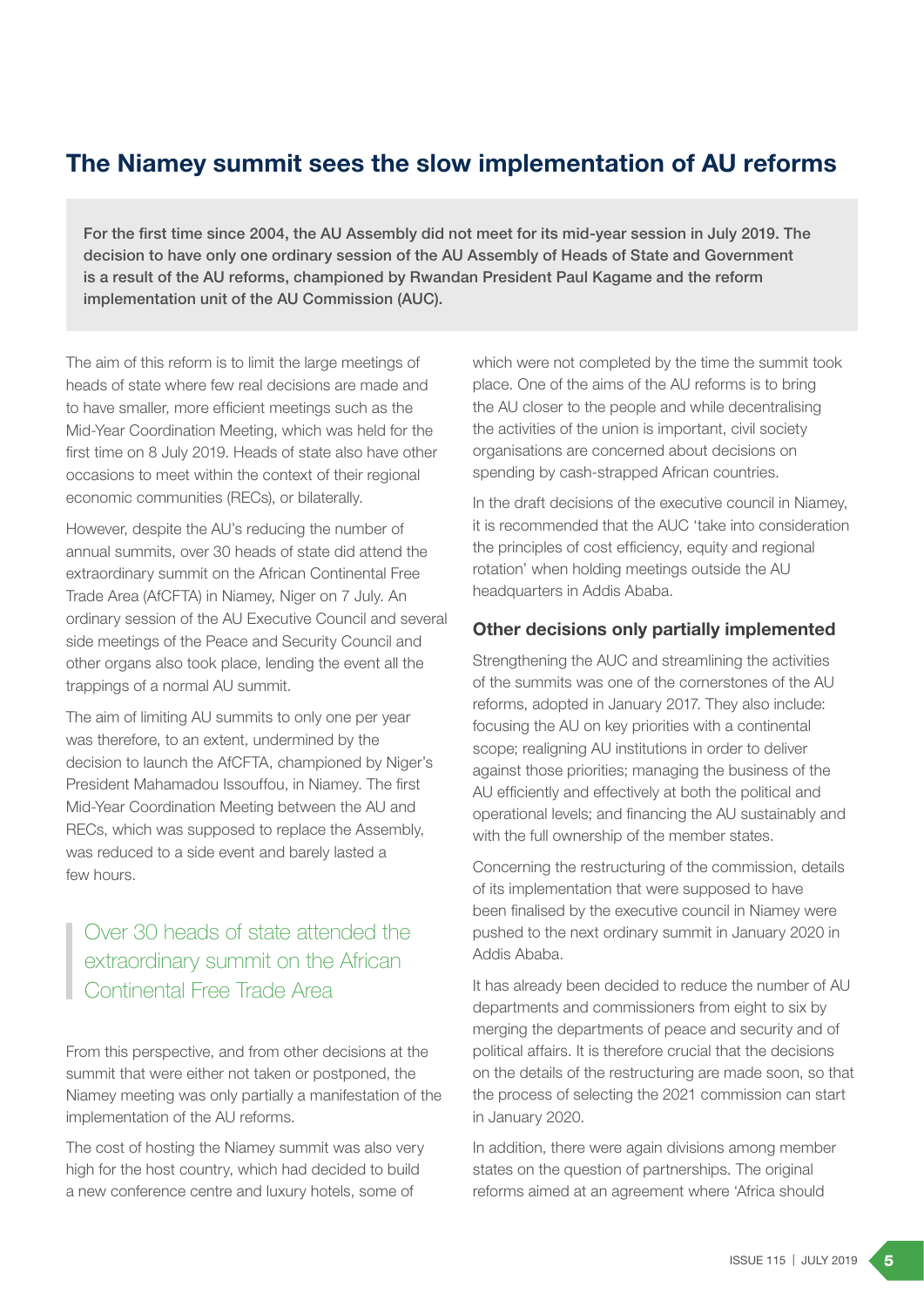speak with one voice'. The intention was that the AU troika (or the AU bureau of five heads of state) and the AUC would represent the continent during some of these meetings with outside partners, particularly when Africa was called to meet with only one country.

Consensus has already been reached on allowing all countries to attend meetings with similar large groupings such as the European Union or the League of Arab States. Some also agree that existing partnerships such as those with China (FOCAC) and Japan (TICAD) should be kept intact.

However, there is no consensus on who should represent the continent at summits with single countries such as Russia, Turkey, the United States or even France, which has held France–Africa summits for many years now. Many heads of state believe they should not be sidelined in favour of a smaller structure that does not necessarily represent their interests.

# A reduced budget

According to the draft decisions of the executive council, the budget of the AUC was again reduced from the previous year, this time by around US\$40 million to US\$647 million, from US\$681 million last year. This was done by cutting out duplication and through better management of the AUC – a crucial part of the reforms.

# The original reforms aimed at an agreement where 'Africa should speak with one voice'

The Permanent Representatives' Committee (ambassadors) also presented a report by external auditors at the summit. The report revealed major weaknesses in the accounting practices of the AUC and its various organs. Clearly, the call for the AU's selffunding goes hand in hand with greater accountability and transparency.

In his speech to members of the executive council in Niamey, AUC chairperson Moussa Faki Mahamat said the commission took note of the findings of the external auditors and was putting in place measures to improve the situation and sanction those responsible for wrongdoing.

While the 0.2% levy on imports to fund the AU – one of the initial cornerstones of the reforms – has not been universally implemented, some momentum was created by the reforms to ensure a steady increase in members paying their assessed contributions to the AU. The contributions of member states increased in the 2019 and 2020 budgets to around 40%, from a low of 27% for the 2018 budget.

# More money for the Peace Fund

It was also announced in Niamey that the AU Peace Fund had grown substantially to US\$120.7 million. In his speech Mahamat said the Peace Fund was 'an instrument of sovereignty' and would make it possible for Africa to ensure its active presence in conflict areas, and to work towards preventing conflicts.

The call for the AU's self-funding goes hand in hand with greater accountability and transparency

While the modalities of accessing and managing the fund have not yet been clarified, this could give mediation and other conflict-prevention efforts by the AU an important boost. For example, thanks to the Peace Fund the AU will be able to mediate in crises such as in Sudan or the Central African Republic without having to ask partners for funding. This is certainly significant.

# Focus on silencing the guns

It was also decided at the summit that the theme for 2020 would be 'Silencing the guns: creating conducive decisions for Africa's development'. This theme is in line with the aims of Agenda 2063 that involved silencing the guns by 2020. Although this milestone will be impossible to achieve, the aim is to take stock of the progress made by the AU and to devise new strategies to achieve peace on the continent.

Going forward, the challenge for the AU will be to continue with the implementation of the reforms and to sanction those member states that do not comply with continental agreements such as the self-financing of the AU. The outcomes of the Niamey summit show that reaching consensus on key issues remains an obstacle to reforming the AU.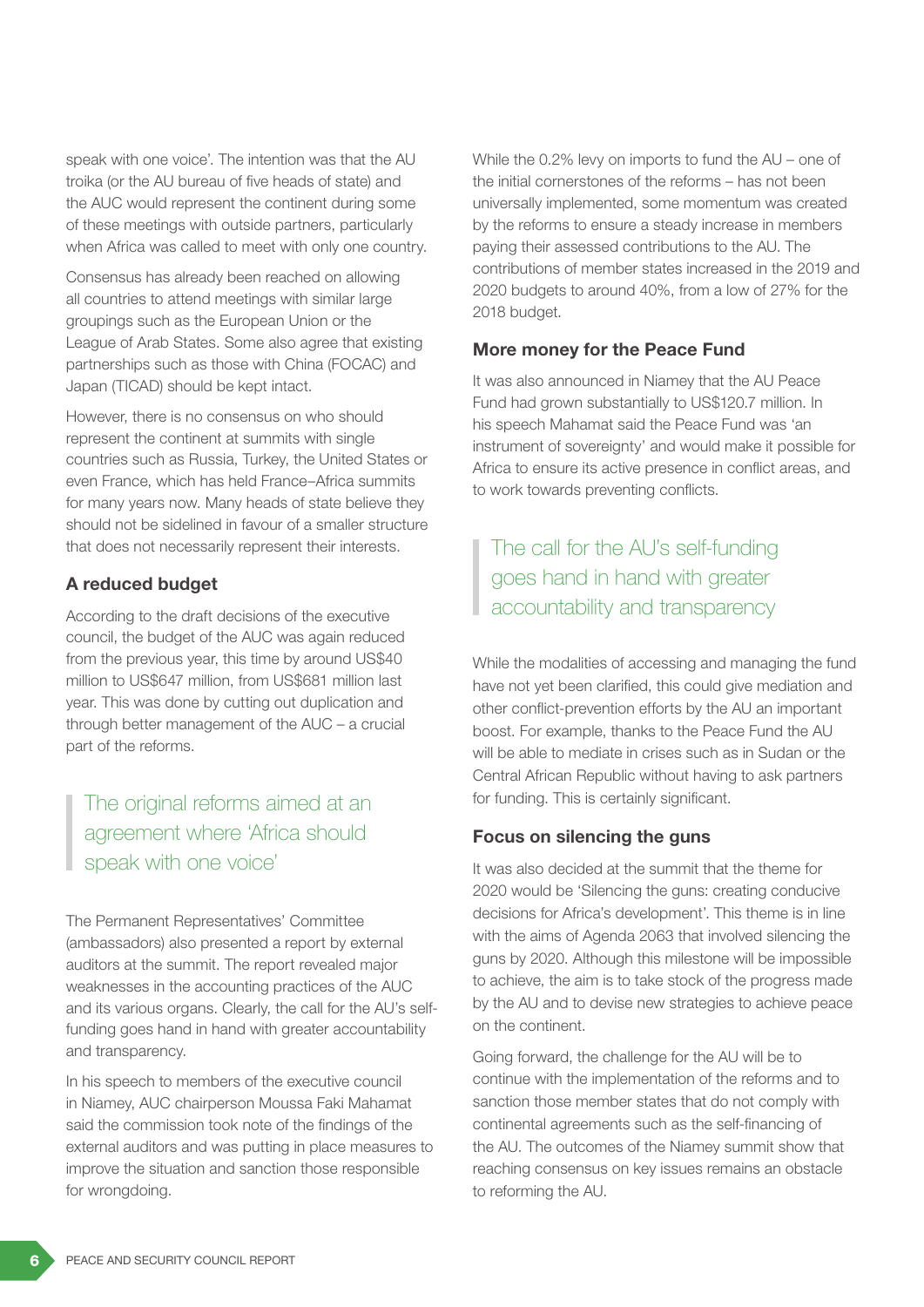# Silencing the guns beyond 2020

At its meeting in Niamey, Niger in July 2019, ministers of the AU Executive Council decided that the AU theme of the year for 2020 would be 'Silencing the guns: creating conducive conditions for Africa's development'.

As a flagship project of Agenda 2063, 'Silencing the guns by 2020' was adopted by the AU heads of state during the 50<sup>th</sup> anniversary of the OAU/AU in 2013.

Their vision 'to achieve the goal of a conflict-free Africa, to make peace a reality for all our people and to rid the continent of wars, civil conflicts, human rights violations, humanitarian disasters and violent conflicts and to prevent genocide' within seven years, was ambitious from the outset.

Nonetheless, the vision underscored that conflict is one of the biggest challenges for the implementation of Agenda 2063 – the continent's blueprint for a peaceful and prosperous Africa.

### Practical steps

The Peace and Security Council (PSC) attempted to translate this grand vision into practical steps by adopting the 'Master roadmap of practical steps to silence the guns by 2020' in 2016.

The roadmap acknowledged the nexus between peace and security, governance and development in sustaining peace. It also outlined a comprehensive interpretation of the challenges facing Africa in its efforts to prevent and resolve conflicts. In addition, it assigned focal points for the implementation of actionable steps within set deadlines.

While member states were expected to implement some activities, the PSC, AU Commission (AUC), regional economic communities or regional mechanisms (RECs/RMs), various AU organs and the AU Economic, Social and Cultural Council (ECOSOCC) were expected to be the major implementers of the roadmap.

While the roadmap gave a broad outline of long-term goals, it was, however, bound to fail given it only had four years to overcome the plethora of peace and security challenges in Africa.

## Taking stock of achievements

Clearly, merely adopting the 2020 theme 'Silencing the guns: creating conducive conditions for Africa's development' will not achieve a conflict-free Africa. It will, however, galvanise stakeholders to take stock of achievements and challenges in implementing the roadmap.

The PSC, as the architect of the roadmap, will consider the feedback from various stakeholders in the coming year when developing a more robust action plan that guides the attainment of a peaceful and prosperous Africa as an ongoing endeavour beyond 2020.

## Do the conditions exist for silencing the guns?

The roadmap faces both operational and institutional obstacles. These mainly stem from its underlying assumption that 'conditions for silencing the guns now exist in the continent'.

# Expecting organs to perform even though they have not been fully capacitated sets them up for failure

The activities of violent extremists and other insurgent groups in the Sahel and the Lake Chad Basin, violence related to political transitions and the unprecedented level of climate change and natural disaster-induced displacement all pose a threat to states' ability to keep their citizens safe.

A number of countries also lapsed into violent conflict owing to weak state institutions or a lack of sustainable political settlements, such as in South Sudan, the Central African Republic, Mali and Libya.

In addition, the political will and capacity of member states to implement AU decisions and declarations remain low.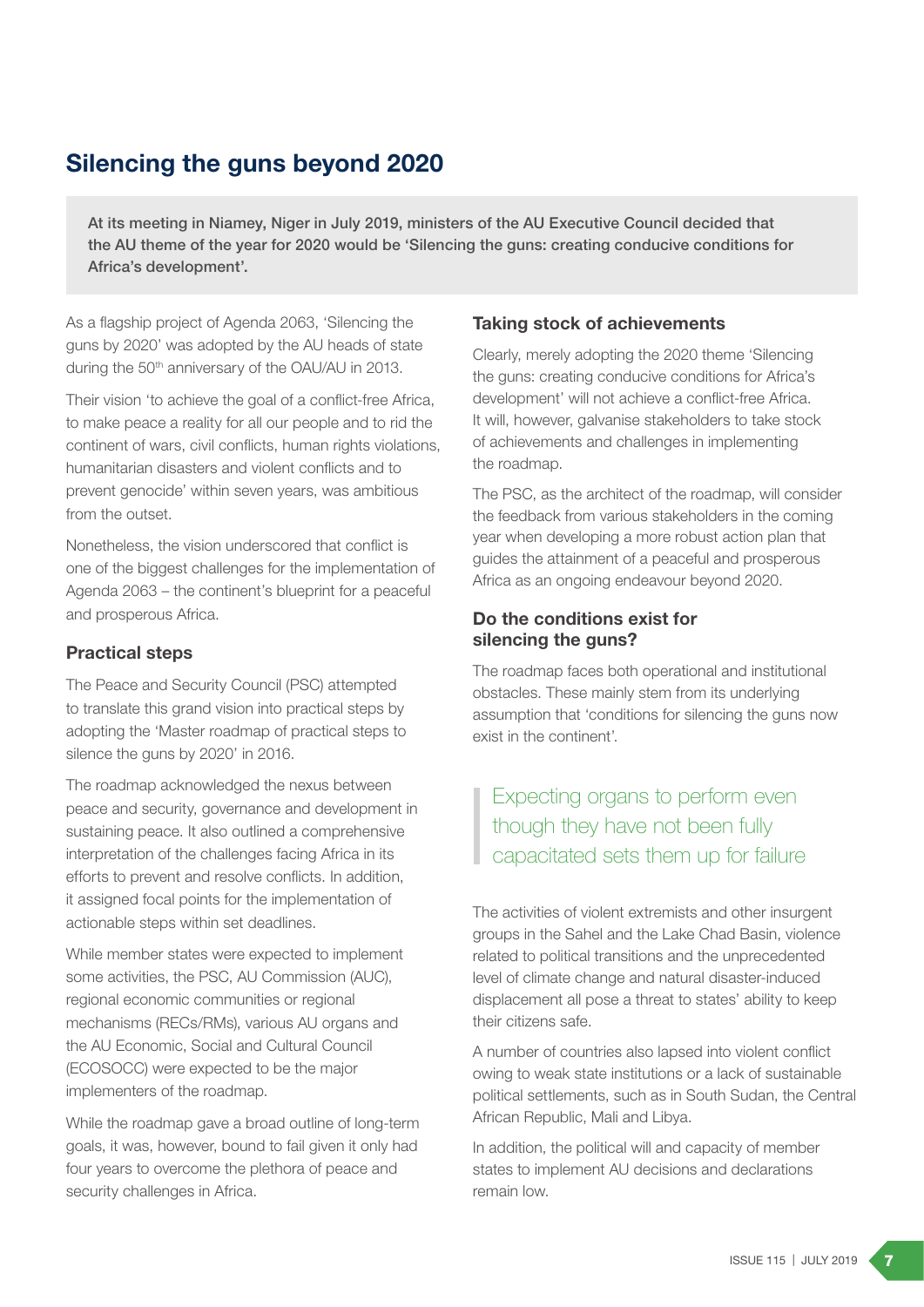# Lack of clarity of the roadmap

Another obstacle to the implementation of the roadmap is the inherent contradictions in and lack of clarity on the sequencing of activities.

For example, it proposes that there should be capacity building and operationalisation of major components of the African Peace and Security Architecture (APSA) such as the Africa Standby Force and Panel of the Wise.

At the same time, the roadmap assigns responsibilities to these APSA organs, with the expectation that they already have the capacity to respond to peace and security challenges. Expecting them to perform even though they have not been fully capacitated sets them up for failure.

Another operational issue is funding for the implementation of the roadmap. Member states and RECs/RMs are in most cases expected to fund the activities to be implemented by themselves, as well as the AUC, the PSC, the PSC Secretariat and various other AU organs and instruments. It is unclear whether their contributions to the Peace Fund suffices or if they will have to undertake additional fundraising and resource mobilisation to implement the roadmap.

Its implementation depends heavily on collaboration and coordination between the AU and RECs/RMs, yet formal discussions on the division of labour between these have just started.

In addition, while the roadmap assumes the integrated nature of governance and peace and security issues, the AUC structure and operation have so far responded to political and governance issues and peace and security issues in silos.

ECOSOCC and civil society organisations (CSOs) have also been included as focal points or implementers of some activities within the roadmap. However, ECOSOCC has never been fully operational and there are few other avenues for the AU to engage CSOs.

# Opportunities for revising the roadmap

AU institutional reform, the revitalisation of coordination between the AU and RECs/RMs, and the selection of 'Silencing the guns' as the AU's theme for 2020 all serve – despite the numerous challenges – as opportunities to develop a revised action plan that guides the attainment of a peaceful and prosperous Africa beyond 2020.

The first Mid-Year Coordination Meeting of the AU and RECs/RMs in July 2019 tried to give further clarification on the division of labour between the AU, RECs/RMs and member states in terms of policy formulation, adoption, implementation, and monitoring and evaluation of progress. It is expected that further debate around the division of labour between the AU and RECs/RMs will take place during the next AU summit in January 2020 and at the next coordination meeting.

# The AU Peace Fund has already secured more funding than ever before

The merger of the AU Peace and Security and Political Affairs departments – part of the AU reforms – could also enhance synergy between APSA and the African Governance Architecture, which are key pillars of the roadmap.

The reform process is also focused on revitalising the AU Peace Fund, which has already secured more funding from member states than ever before. This will enable the implementation of more activities geared towards peace and security issues, some of which will be from the roadmap.

### What next for 'Silencing the guns'?

The AU has established a Silencing the Guns Unit within the Bureau of the Chairperson. This unit, in collaboration with various stakeholders, has developed an action plan for fast-tracking the silencing the guns by 2020, to prioritise actions and interventions until the end of 2020. It will lead the coordination of activities around the theme, assisted by Ramtane Lamamra, AU High Representative for Silencing the Guns in Africa.

The PSC, as the guardian of the roadmap, should in the coming year take stock of achievements and challenges in its implementation by the various stakeholders. The Draft Monitoring and Evaluation Mechanism of the roadmap, which the PSC has asked the AUC to finalise, will be invaluable in this regard.

The monitoring and evaluation of its implementation will have to be finalised before the end of 2020, so that the PSC can incorporate lessons learned and take the lead in the development of a robust action plan for silencing the guns in Africa beyond 2020.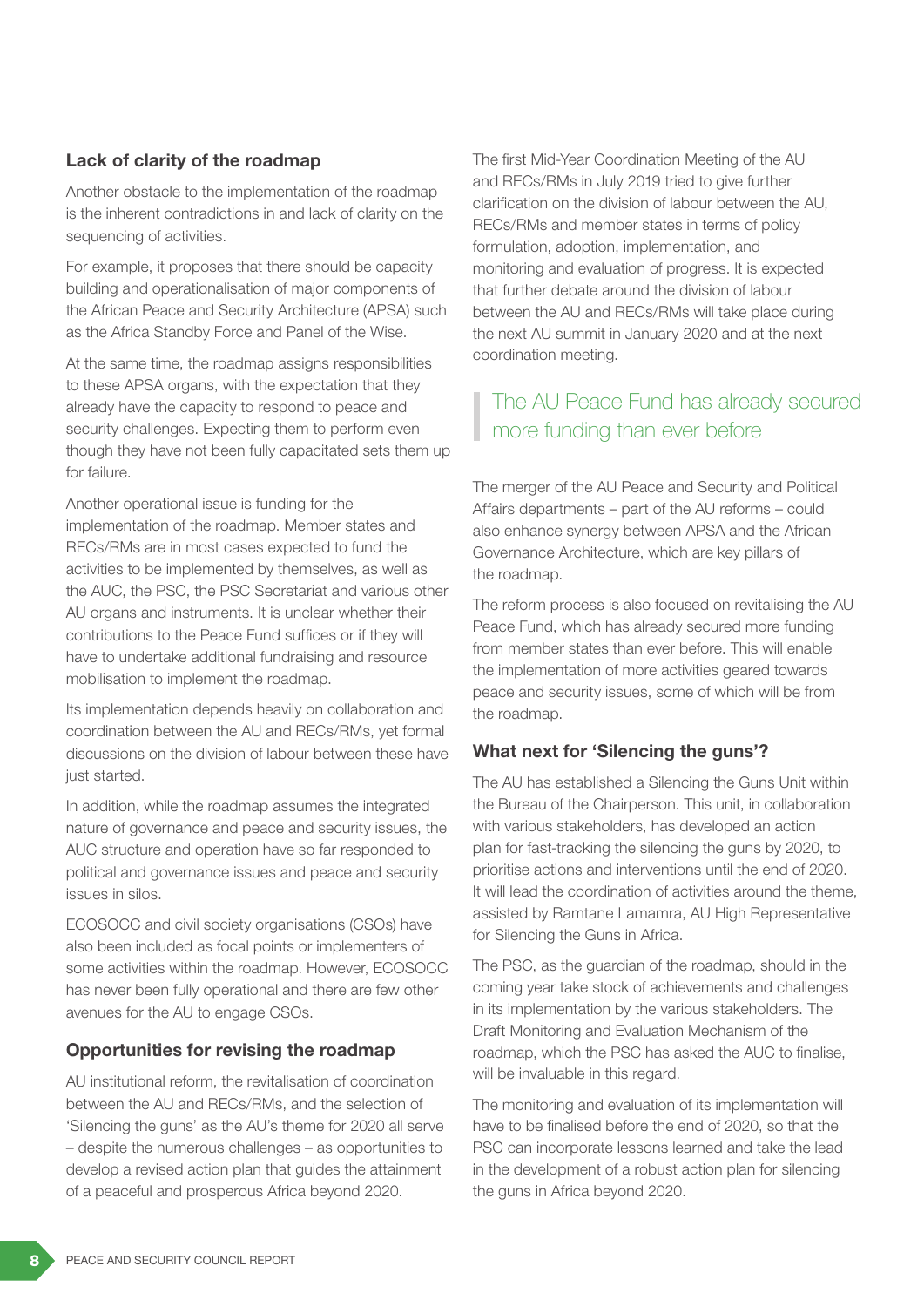# Can the peace-trade equation stabilise the Horn?

The launch of the African Continental Free Trade Area (AfCFTA) on 7 July at the AU summit in Niamey, Niger, has created the largest free trade zone in the world for 1.2 billion people with a gross domestic product of around US\$3.4 trillion.

Niger's President Mahamadou Issoufou hailed the AfCFTA as 'the greatest historical event for the African continent since the creation of the Organisation of African Unity in 1963'. The AfCFTA agreement, signed by 54 of the 55 AU member states and ratified by 26 of them, aims to create a single continental market for goods and services, expedite regional and continental integration, and enhance competitiveness in industry.

If fully implemented, the deal could deliver more than economic dividends – it could contribute to peace and security in Africa through inter-state economic interdependence. Its dispute settlement mechanism could also enable amicable resolutions to trade related disputes among African countries.

### Peace and security challenges

Implementing the deal faces daunting challenges though, many of which are related to peace and security issues. This is most pronounced in the Horn of Africa.

Except for Eritrea, all the countries in the Horn have signed the agreement. The region's geo-politics, including the securitisation of borders, political instability, illicit cross-border trade and financial flows, as well as underdeveloped infrastructure and human capital, are the main challenges.

If fully implemented, the deal could deliver more than economic dividends – it could contribute to peace and security in Africa

Instability within states will pose the greatest difficulty to regional trade. Somalia and South Sudan have been experiencing protracted civil wars, while both Sudan and Ethiopia are undergoing political reform that has destabilised the countries in recent times.

Securitisation of borders in the Horn will also create obstacles for free movement of goods and people as envisaged by the AfCFTA. The border between Ethiopia and Eritrea, which was initially opened after their July 2018 rapprochement, has been reclosed. There is also a military presence on both sides of the border.

Similarly, Sudanese troops have since January 2018 been deployed along the Eritrea-Sudan border. Sudan's Transitional Military Council deputy chairman

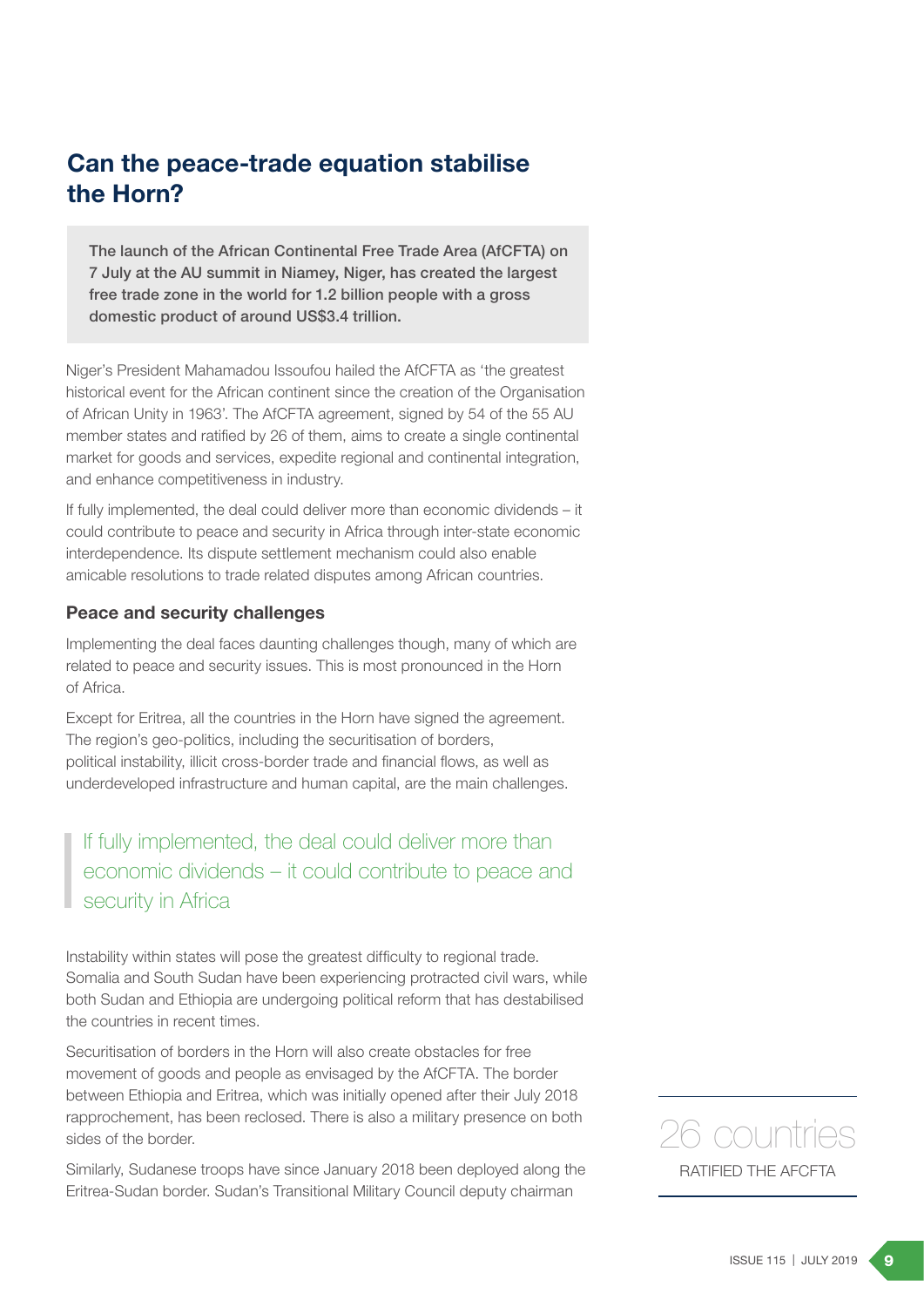Lieutenant-General Mohammed Hamdan Dagalo and Eritrea's President Isaias Afwerki said the border would reopen when they met on 2 July, but trade is yet to officially resume.

The Eritrea-Djibouti border has also been closed since 2008 as a result of a border dispute between the two countries. Although their leaders met briefly in September 2018 and promised to resume relations, trade between the two nations seems unlikely soon.

Security along the Ethiopia-Somalia border remains tight owing to Ethiopia's fear of an al-Shabaab attack. Sudan and South Sudan also have an ongoing territorial dispute over their oil-rich border, especially in the Abiye region.

### Illegal trade

The other challenge facing the AfCFTA is the extent of illegal trade in the region mainly due to porous borders and a lack of coordinated border security. Cross-border cattle raiding and illegal livestock marketing exists along the Ethiopia-Kenya, Ethiopia-Djibouti and Ethiopia-Somalia borders.

Other high-value export commodities, such as gold, Khat, charcoal and sugar, are also illegally traded along these borders. Revenue from such trading has been used to finance armed groups. Trafficking in small arms and light weapons is prevalent along the Ethiopia-Sudan border. Large-scale contraband trafficking undermines legitimate cross-border commerce, especially the security of small- to medium-scale traders.

Other problems in the region include illicit financial flows and money laundering, the hoarding of considerable sums of cash owed to speculation, counterfeiting money and an active black market for foreign exchange.

These transactions are related to trafficking in people and goods, financing insurgent groups and grand corruption. Partly in reaction to these factors, Eritrea abruptly changed its currency in 2015, while Ethiopia introduced strict regulations and confiscation of foreign currency in 2018.

### Trade can help to make peace

Recognising these challenges, AU Commission chairperson Moussa Faki Mahamat said in Niamey that it would be a 'delusion to talk of trade and development without peace and security'. While true, the statement represents only half of the peace-trade equation. The 'chicken and egg' relationship between peace and trade means that as much as peace is needed to boost trade, so too is trade an ingredient for establishing and sustaining peace.

Through the AfCFTA's implementation processes, countries in the Horn could potentially create conditions that would enable them to coexist peacefully. A good example is the Ethiopia-Djibouti relationship. Both have invested more than US\$15 billion for road and rail connectivity. Ethiopia uses the Djiboutian ports for 95% of its foreign trade and has invested heavily in them. Djibouti's trade with Ethiopia accounts for more than 80% of its GDP, including electricity and water imports from Ethiopia.

This mutual dependence would pressure the two countries to amicably resolve disputes that arise in their foreign or trade relations. The nations have never engaged in zero-sum relations and proxy wars through supporting armed opposition groups to destabilise each other. Proxy wars – which have at times defined relations between Horn countries, such as between Eritrea and Ethiopia – have been a major source of instability in the region.

Through the AfCFTA's implementation processes, countries could potentially create conditions that would enable them to coexist peacefully

Djibouti and Ethiopia have also invested heavily in securing trade routes and infrastructure, streamlining their customs procedures, legal and regulatory frameworks and establishing a single border post.

The region has the potential to effectively implement the AfCFTA, with dividends for peace and security. Trade disputes among Horn countries that might arise as the deal is activated could be resolved through its dispute settlement mechanism. Those responsible for this mechanism must recognise the challenges covered here, and the region's peace and security dynamics. This is especially so given that one of the Horn's most devastating wars, between Eritrea and Ethiopia, had trade relations at its heart.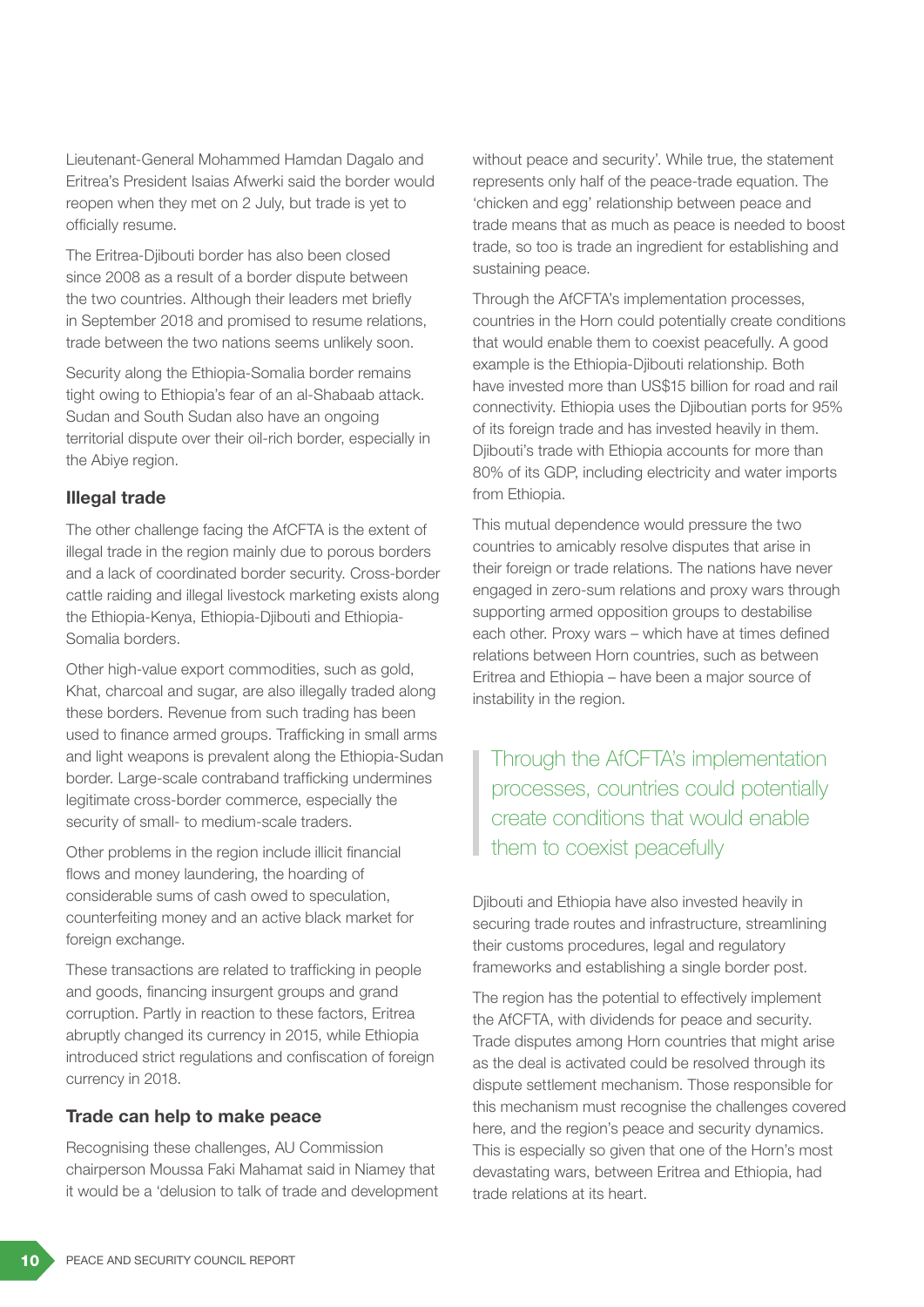# The democratisation process in The Gambia remains fragile

In the last week of July, the Peace and Security Council (PSC) is to undertake a field visit to The Gambia to track the progress made since the ousting of former president Yahya Jammeh in January 2017.

The fall of Jammeh following the presidential election in December 2016 had raised the hopes of Gambians and the international community. At that time, transitioning peacefully towards democracy seemed the greatest challenge; more difficult than healing the wounds caused by 22 years of authoritarian rule. However, almost three years after its first democratic transition, The Gambia faces many challenges that undermine the democratisation process.

Indeed, despite the democratic reforms initiated by the administration of President Adama Barrow with international support, persistent socio-political divisions are slowing down the implementation of initiatives and reforms defined in the National Development Plan (NDP).

Persistent socio-political divisions are slowing down the implementation of initiatives and reforms defined in the National Development Plan

Launched in February 2018 by the new government, the NDP was designed following consultations with members of the government, civil society organisations, the private sector and international stakeholders. It is meant to achieve good governance, revitalise the economy, improve social cohesion and advance national reconciliation. In this regard, various initiatives and reforms have been initiated, including a transitional justice process, security sector reform and a constitutional review.

### A divisive transitional justice process

The transitional justice process was launched in January 2019 with the hearings of the Truth, Reconciliation and Reparations Commission (TRRC), which is essential for national unity and the consolidation of democracy. The commission was officially established in October 2018 with a two-year mandate to investigate and record evidence of human rights violations during the 22 years of Jammeh's rule. It is also tasked with making recommendations.

The commission opened its fifth session on 10 June without the support of Jammeh's Alliance for Patriotic Reorientation and Construction (APRC) or some of his former collaborators. They accuse the government of using the commission to launch a witch-hunt against them.



YAHYA JAMMEH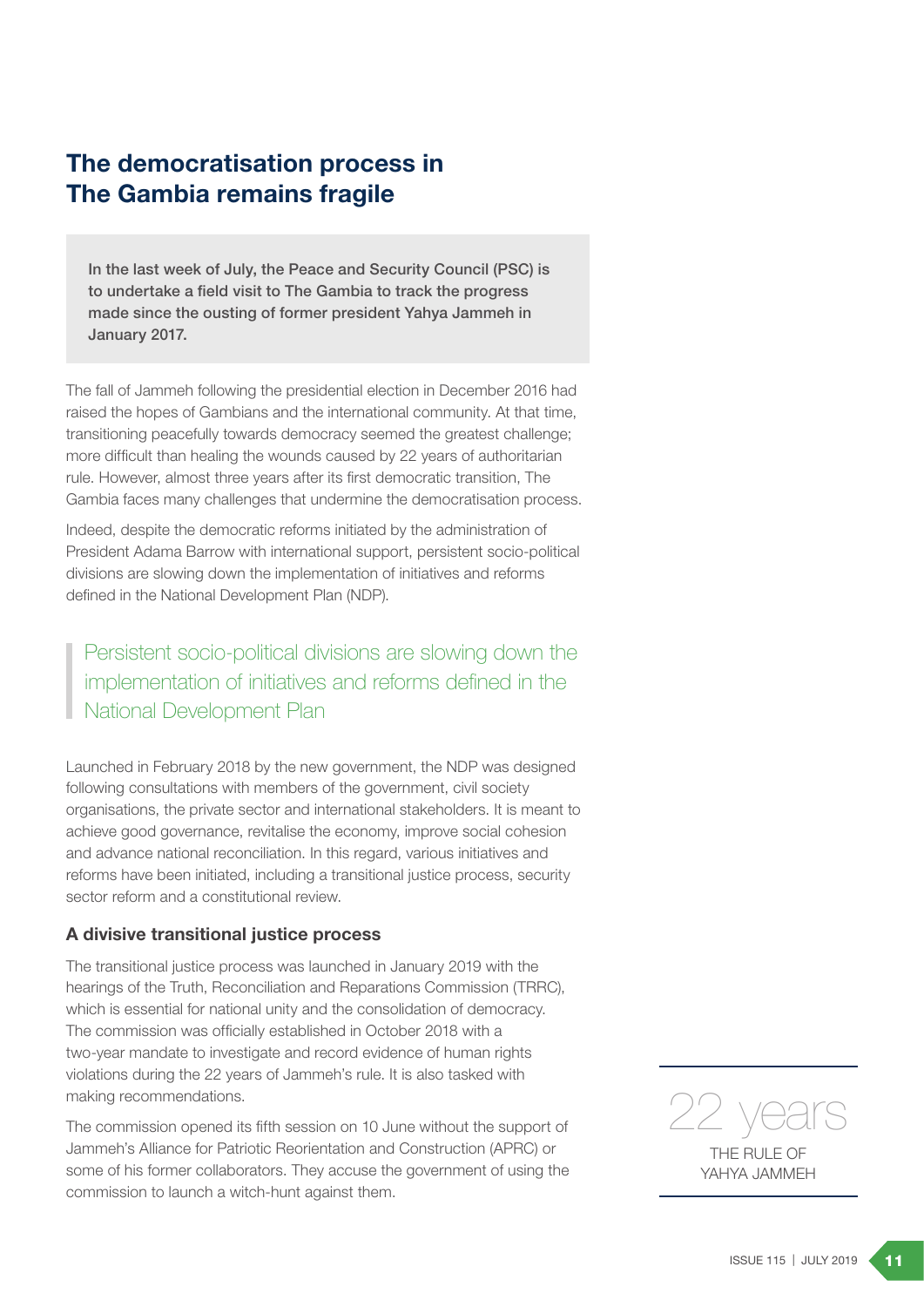While several senior party members and senior military officials have agreed to testify before the commission, the refusal of former military junta member Yankuba Turay to do so shows that the transitional justice process is facing resistance. In addition, the commission's proceedings have been increasingly criticised since Turay's arrest. Turay was detained on the charge of murdering former minister Ousman Koro Ceesay while the hearings were still ongoing.

In addition, the high-profile revelations by Gambian women accusing Jammeh of rape and sexual assault following an investigation by the non-governmental organisations Human Rights Watch and TRIAL International have put additional pressure on the commission to shed light on alleged sexual abuses perpetrated under the former regime.

These allegations, which were denied by the APRC, are perceived in some corners as being part of a defamation and demonisation campaign against the party, which in turn contributes to a heightened sense of selective justice.

### Sensitive security sector reform

Security sector reform (SSR) is another key aspect of The Gambia's stabilisation process. The programme has been underway since September 2017 with the objective of creating an effective, professional and responsible security sector. It was established in coordination with the Economic Community of West African States (ECOWAS) Mission in The Gambia, the AU and the United Nations (UN), all of which are members of the SSR steering committee. While the country has adopted its first national security policy, effective implementation of the SSR has been slow.

Persistent socio-political divisions are slowing down the implementation of initiatives and reforms defined in the National Development Plan

This is owing to two factors. Firstly, there is the issue of the downsizing of the army. A 2017 UN Security Sector Assessment report revealed not only several deficiencies, such as a lack of training, the politicisation of the army and a loosely defined legal framework, but also the need to reduce the size of the security services, especially the army.

This downsizing – advocated by a number of partners – remains a sensitive issue. The Gambian army, with an estimated 6 500 troops, is mainly composed of members of Jammeh's Diola ethnic group. During his decades in power, Jammeh tended to promote military officers based on loyalty rather than skills. The soldiers belonging to the Diola community fear that they will be the first targeted in the recommended downsizing of the army.

Secondly, the fact that some members of the military accused of human rights violations during Jammeh's rule are still in active duty also slows down the SSR process. Their continued presence in the army is causing

# February 2018

THE LAUNCH OF THE NATIONAL DEVELOPMENT PLAN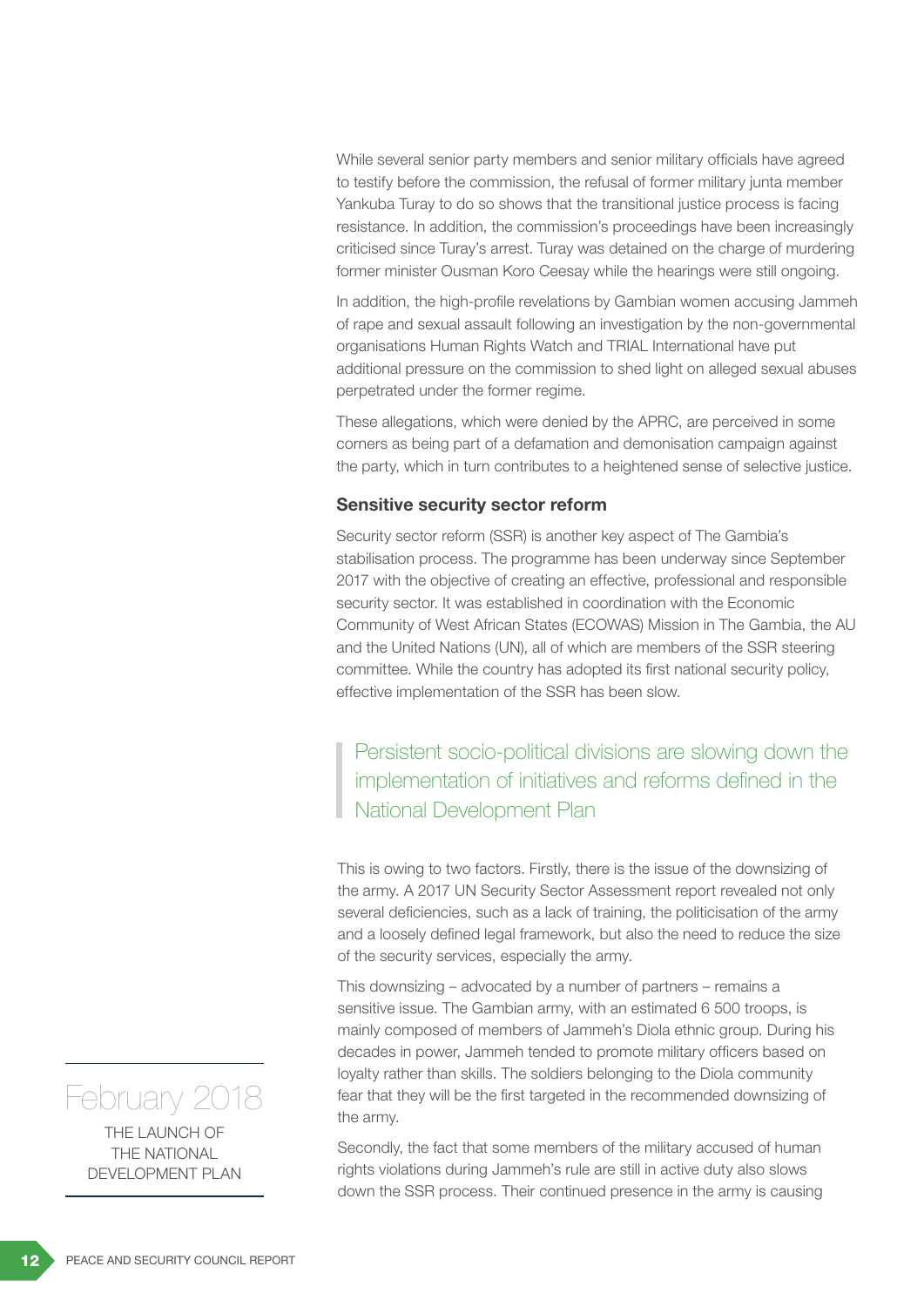unease among the troops, which puts the Gambian government in a predicament. Some of them also refuse to cooperate with the commission, which threatens not only to undermine the transitional justice process but also to further hamper the implementation of SSR.

## A tense political climate

Against the backdrop of the upcoming 2021 presidential election, rivalry between the country's two leading political figures – Barrow and the leader of the United Democratic Party (UDP), Ousainou Darboe – continues to fuel tension. Barrow's stated intention to serve a fiveyear term and then run for a second term is believed to be at the root of tensions within the coalition, especially with Darboe, who may also harbour presidential ambitions.

The fact that Barrow sacked Darboe as vice-president and fired two ministers affiliated with the UDP confirmed Barrow's split from his former party. He is suspected of seeking to transform the Barrow Youth for National Development (a youth movement formed within the UDP) into a fully-fledged political party and use it as a launching pad for his candidacy in the upcoming presidential election.

While the country has adopted its first national security policy, effective implementation of the SSR has been slow

The coalition for which Barrow ran as a candidate in the 2016 presidential election is divided over how the 2016 political agreement should be implemented. The document was signed by seven opposition parties and provides for a three-year transitional period. Barrow now says the Constitution allows him to govern until 2021, for a five-year term, but some members of the coalition are calling for a presidential election in December 2019.

### Support from the international community

Consensus on the duration of the transition must be reached to ease tensions in the political arena. To this end, the AU should encourage actors to continue their political dialogue, as The Gambia can only implement the reforms indispensable for its stability and effectively revive its economy in a peaceful political context marked by stronger national cohesion.

The Gambia stands at a crucial juncture in its transition process. Twoand-a-half years after Jammeh's withdrawal, the ongoing democratisation process remains fragile. The involvement of civil society and the government in raising public awareness of democratic issues and intercommunity dialogue, as well as efforts to include all communities, could foster an effective transition and a peaceful reconciliation process.



PRESIDENTIAL ELECTIONS IN THE GAMBIA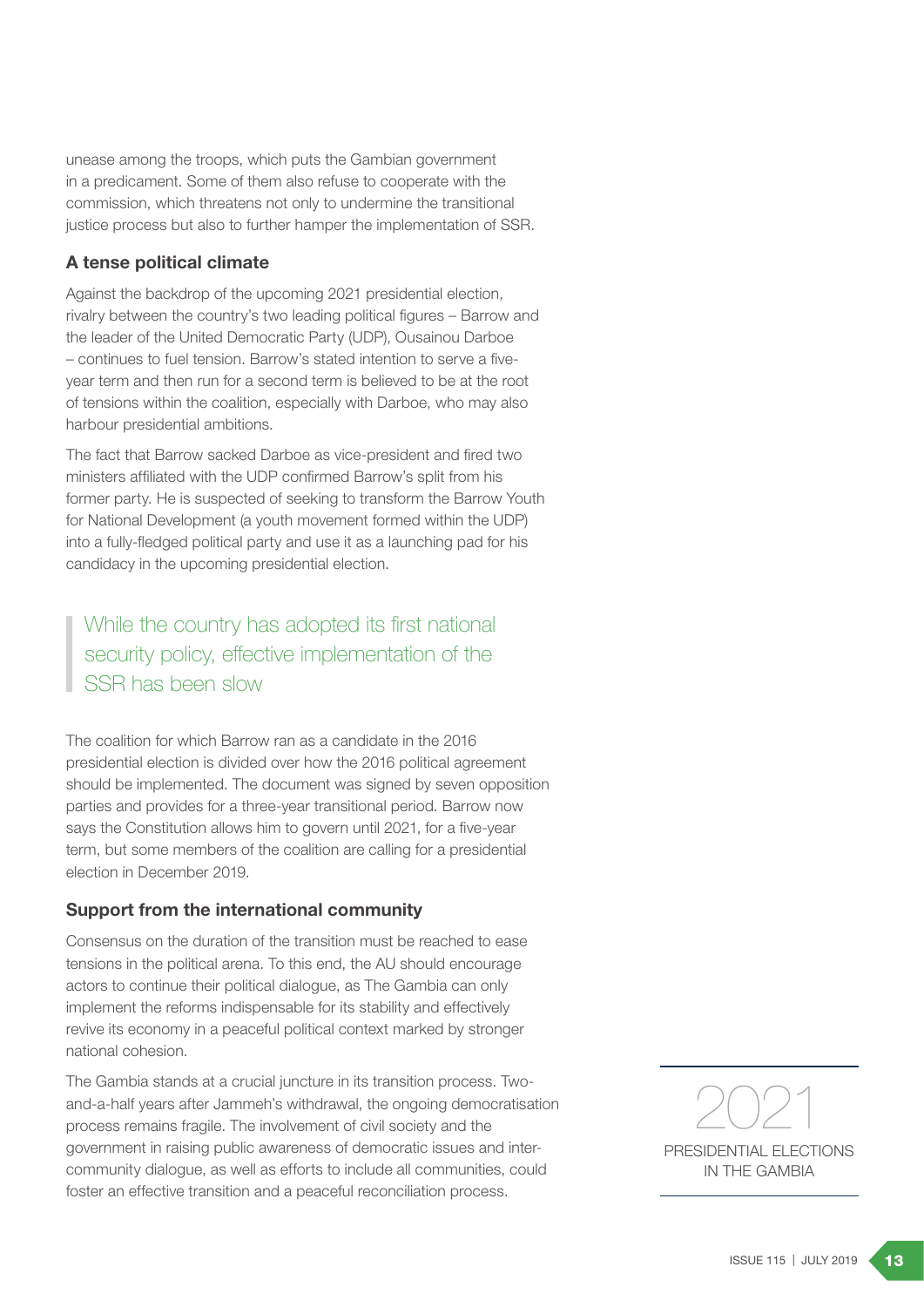# Where to from here in Algeria?

It is Friday, 19 July 2019, in Algeria. Once again – as they have for 22 weeks – protesters fill the streets of cities across the country. Their ranks represent a cross-section of Algeria: young and old, men and women, office workers and labourers. All marching peacefully, many draped in Algerian flags, calling for democracy and civic rights.

The protests have accomplished far more than many observers expected. Abdelaziz Bouteflika, the long-serving president whose bid for another term prompted the protests, is out of power. Politicians and businessmen linked to him are under investigation or detained.

The duration, momentum, and pacific nature of the protests are accomplishments in and of themselves, and underscore the strong support by many Algerians for an overhaul of a deeply unpopular political system.

Despite these successes the political uncertainty in Algeria is far from being resolved. Government efforts to placate the public through small, largely symbolic actions – such as the arrest of widely disliked former regime officials or businessmen – have only fuelled demand for more comprehensive change.

# A worsening stand-off

The protesters are unwilling to accept any vestiges of the old regime in positions of power. This includes both interim President Abdelkader Bensalah and Prime Minister Noureddine Bedoui.

Protesters' rejection of these figures and the broader transition process advocated by the government led to the cancellation of elections planned for 4 July. On 9 July the mandate of the interim government expired, creating a de jure constitutional vacuum even if the interim government remains in de facto control.

Despite the creation of a national dialogue forum, there is no clarity on what happens next.

This uncertainty is exacerbated by a worsening standoff between the protest movement and the government. Police are taking a harder line, and are arresting a growing number of protesters and dissidents.

Lieutenant General Ahmed Gaïd Salah, the army chief of staff and the person believed to be the key decision maker at present, has issued increasingly strong

statements condemning those advocating against the government's transition plans.

But, impediments to negotiating a consensual solution to the political impasse exist on both sides.

# No leader among the protestors

Among the protesters there is little formal leadership or specific ideology. Initially, this was one of the movement's greatest strengths. The leaderless approach prevented the government from detaining leaders to end the protests, while the lack of ideology other than denying Bouteflika another term enabled a broad-based coalition to coalesce.

Now, being leaderless has become a weakness. It offers no clear point for the government to negotiate with or a process for distilling the demands of the street into concrete policy proposals. For constructive negotiations with the government to begin, such leadership needs to consolidate.

# Despite the creation of a national dialogue forum, there is no clarity on what happens next

Crucially, the leadership that emerges must focus as much on building consensus between the different class, gender, and geographic constituencies within the protest movement as on negotiating with the government.

# Vested interests

The negotiations are also challenged by factors and factions within the government, especially within the military. The latter force has played a determinative, though largely behind-the-scenes, role in political decision-making since independence.

However, the military is not neutral when it comes to the political transition. It is deeply vested in the old system.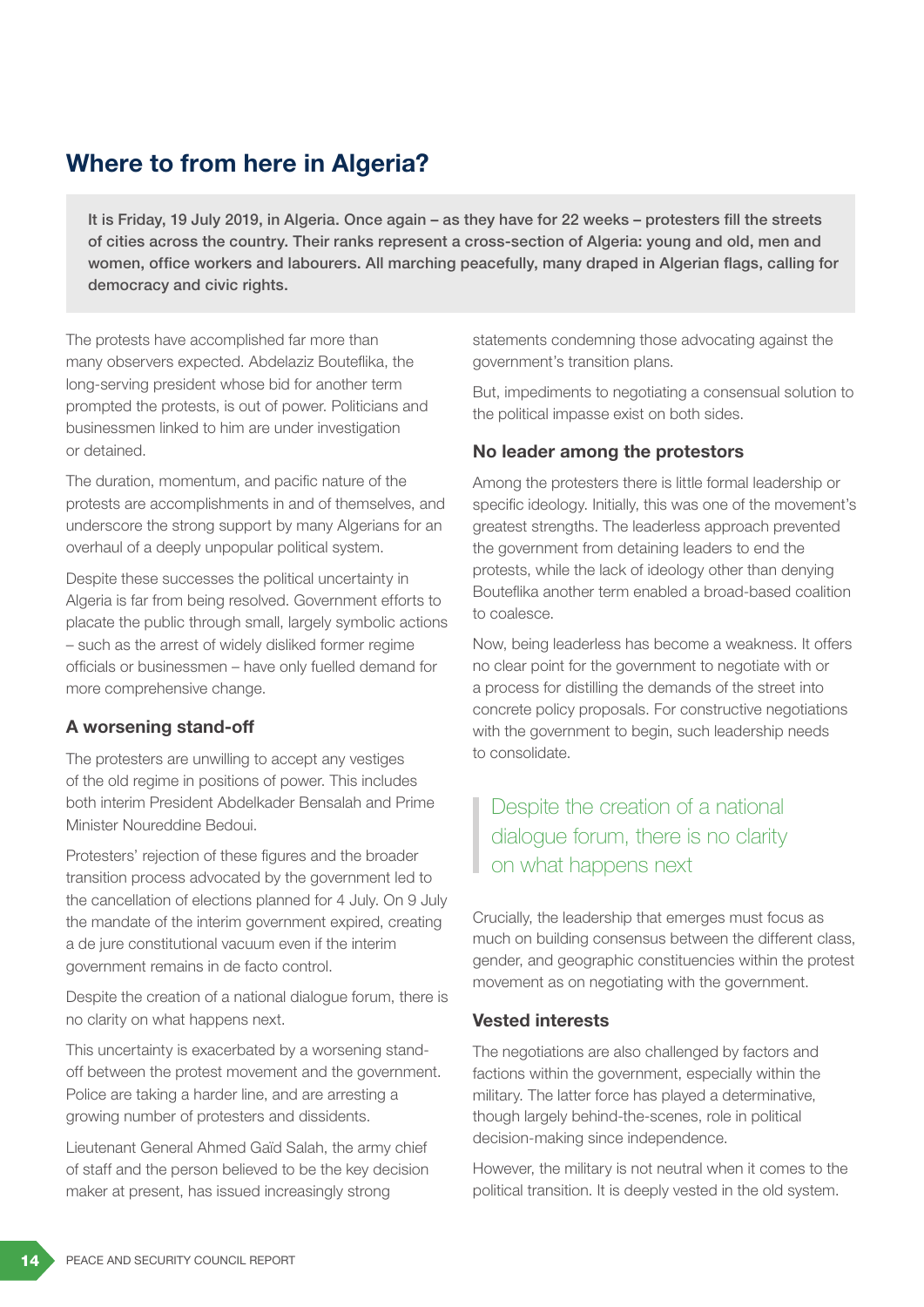This is in part institutional, with the defense budget rising fivefold during the Bouteflika years. Current and retired senior officers are also personally vested in the system, with many leveraging their years of service into lucrative business opportunities.

The institutional and personal interests of the force in the status quo make negotiations far more difficult. Senior officers whose agreement is needed for concessions are those whose interests are most impacted by significant change.

### Divisions within the military

Further complicating official decision-making is the lack of unity within the military. The force has a number of different power centres and factions. Purges of senior officers in mid- to late-2018 and again in July 2019 underscored these divisions, and has likely further fuelled tensions in the force. Divisions also exist between senior officers and junior officers, who benefit less from the system and so are more open to protesters' demands for change.

The leadership that emerges must focus as much on building consensus between the different class, gender, and geographic constituencies

Inter-military discord narrows the space for concessions by Salah and other senior officers. Too many concessions, or concessions on key priorities, could lead to Salah and other senior officers being removed from their positions. It may well be that Salah's increasingly hawkish statements are meant in part to buttress his own support within the ranks.

The transition process will hinge on how the protesters and the government, mainly the military, are able to overcome their internal interests and constraints and find consensus.

However, the outcome of the process will also be influenced by external factors. In particular, the trajectory of the economy and the actions of terrorist groups could have a major impact.

### Economic woes

Algeria's economy, heavily dependent on exports of petrol, has worsened significantly over the last few years. Further deterioration – or popular perception of worsening troubles –poses risks to both sides.

The government faces the clearest potential risks, with a worsening economy exacerbating Algerians' frustrations and grievances and redoubling support for the protesters. However, protesters also run a risk, particularly if the government seeks to link the faltering economy to protesters' intransigence.

In the less likely event of an economic improvement, the position of the interim government will probably be strengthened. With increased revenues

THE MANDATE OF THE GOVERNMENT EXPIRED 9 July 20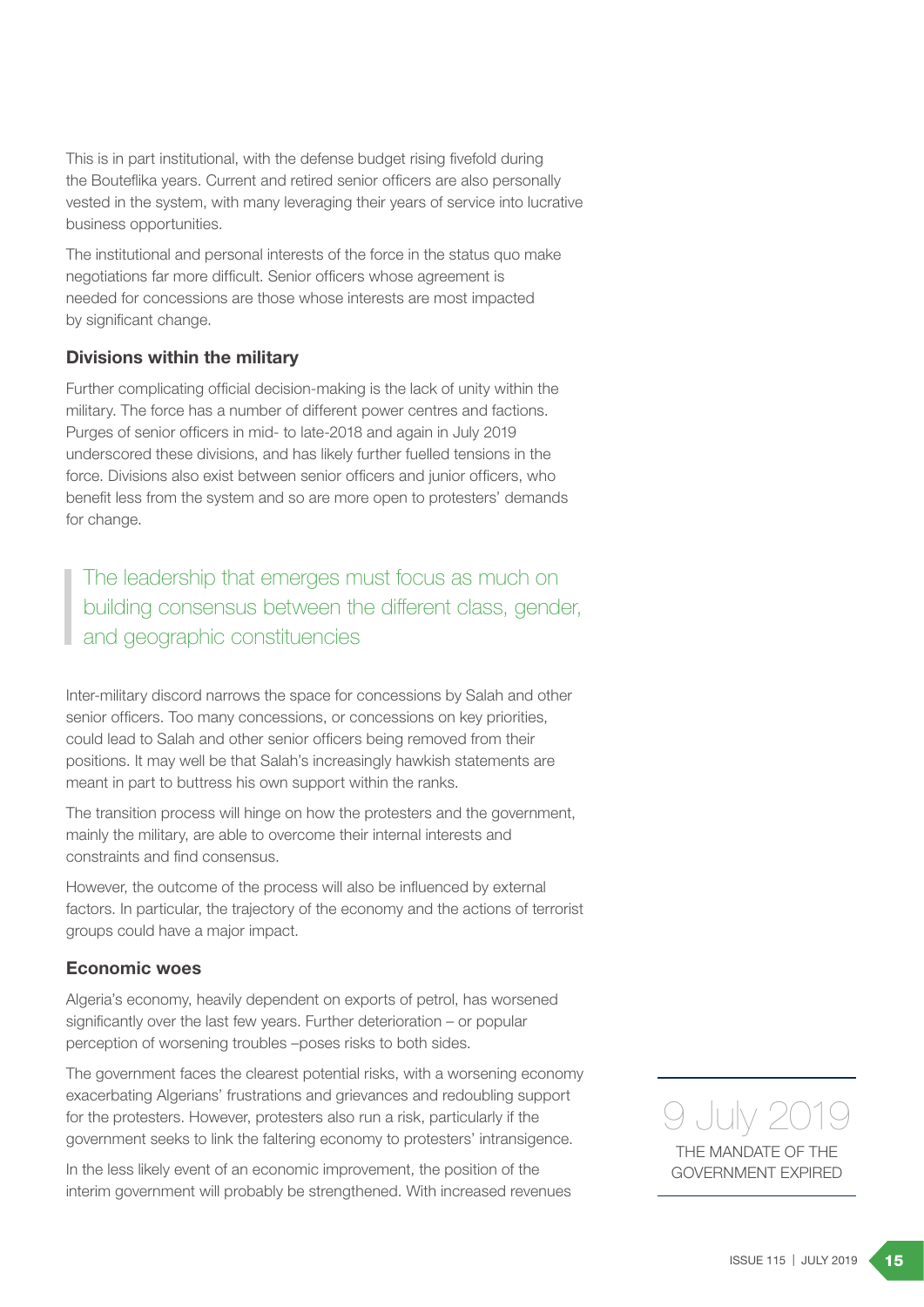the government could return to the expansive social programmes of the mid-Bouteflika period, thereby allaying key public frustrations.

### The threat of terrorism

Equally, terrorist activity could have a significant impact on the transition process. Al-Qaeda in the Islamic Maghreb continues to operate in the northcentre and north-east of the country. Though their capacity has declined, urban suicide bombings claimed by the group in 2017 underscore that they remain a dangerous threat.

The risk now is not of terrorists resurging in Algeria, but rather of their derailing the already fragile transition process. Just one or two deadly or high-profile attacks could have a determinative impact, by swaying attitudes and decision-making among the protesters, the military, or broader society.

There is little opening for foreign mediation, with little likelihood the government will be amenable to such support

The current moment is one of political uncertainty in Algeria, This is both an opportunity and a challenge. The country is moving into a new era, not only with the departure of Bouteflika but also with the passing from the political scene of the generation that was directly involved in the independence struggle.

### Foreign actors engage with care

While foreign states have an understandable interest in the outcome of Algeria's political transition, they should recognise that they have only a limited productive role to play in the process. There is little opening for foreign mediation, with little likelihood the government in particular will be amenable to such support, and a distinct danger for the protesters if they push for such aid.

However, this does not mean foreign actors have no part to play. Rather, they can play an important role through public expressions of support and private diplomatic pressure for a transition process that is broad-based, peaceful, and focused on building a social consensus on the next political steps.

Early in the protests, the AU took just such an approach, with Chairperson Moussa Faki Mahamat stressing support for the process rather than for a specific outcome. The AU, European Union, and neighbouring states should focus on such messaging and diplomatic pressure in order to best support the transition process.

The inclusivity, peacefulness, and tenaciousness of the protests are profoundly hopeful signs for the future of Algeria. Resolving the current political uncertainty requires significant courage and strategic patience by the protesters and the government. But, if the events of the last five months are any indication, there is a real chance of success.

ONGOING PROTESTS IN ALGERIA 5 months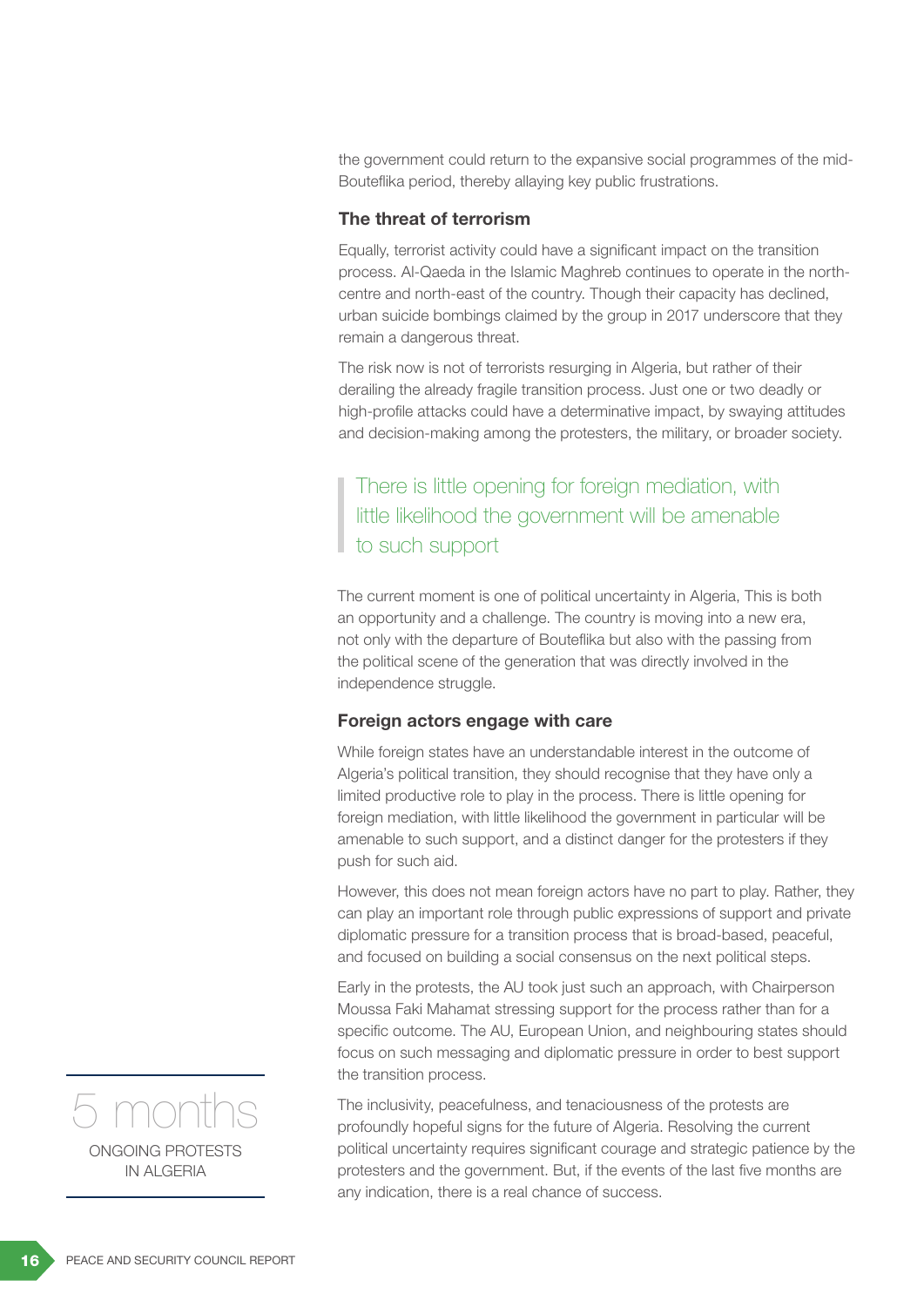# PSC Interview: 'I'm not here to tick a box', says AU youth envoy

Last year the AU appointed its first youth envoy, a position that is set to have an impact on the continental body's Youth, Peace and Security Agenda. The *PSC Report* spoke to Aya Chebbi and asked her how she intends to use her two-year term to empower youth to silence the guns in Africa.

### As a young person who participated in the Arab Spring in your home country Tunisia, what is your view of youth inclusion in Africa's governance and peace processes?

The short answer to that is – youth must be included in governance. We must not just have governments; we must have young governments. Youth should not only be at the table but also in key decision-making positions so that those young people outside of the processes can strategise with them to get their demands heard. For me, governance is, first, people power and citizen participation; second, to be at the table that is representative of the youth population, that is diverse and not homogeneous; and third, youth in key leadership positions – and not just leadership. They should be parliamentarians, ministers, mayors, presidents and CEOs [chief operating officers] of companies. Youth should not just be on the margins, they should be head of political parties and not the youth volunteer wing, etc. So, we need to start having youth in key decision-making positions and in leadership.

# When we realised that this space was hijacked we decided to build a strong, resilient civil society where we had advocacy groups in the constituent assembly

For me, there are many layers of governance to be addressed, because even in the Tunisian revolution, we thought that, 'Okay, in order for us to be in leadership, we have to run for office or for Parliament and you know, be here and there.' But then when we realised that this space was hijacked we decided to build a strong, resilient civil society where we had advocacy groups in the constituent assembly, basically writing the constitution for the members of the assembly. We had to push at different fronts in advocacy. At the end of the day, we wrote the constitution. That, I think, is people power and that is what the first layer is about.

The second layer is youth in leadership. Youth must have a say in decisionmaking. So far, in the last five years, we have succeeded in opening the space to advocate for youth to be at the table and we see more and more youth at that table. But we're not enlarging that table enough, because it is still only the elite youth with exclusions in terms of refugee, migrant, disability, gender, etc. We have the young people ticked in the box and that's it.



'YOUTH SHOULD NOT BE AT THE MARGINS"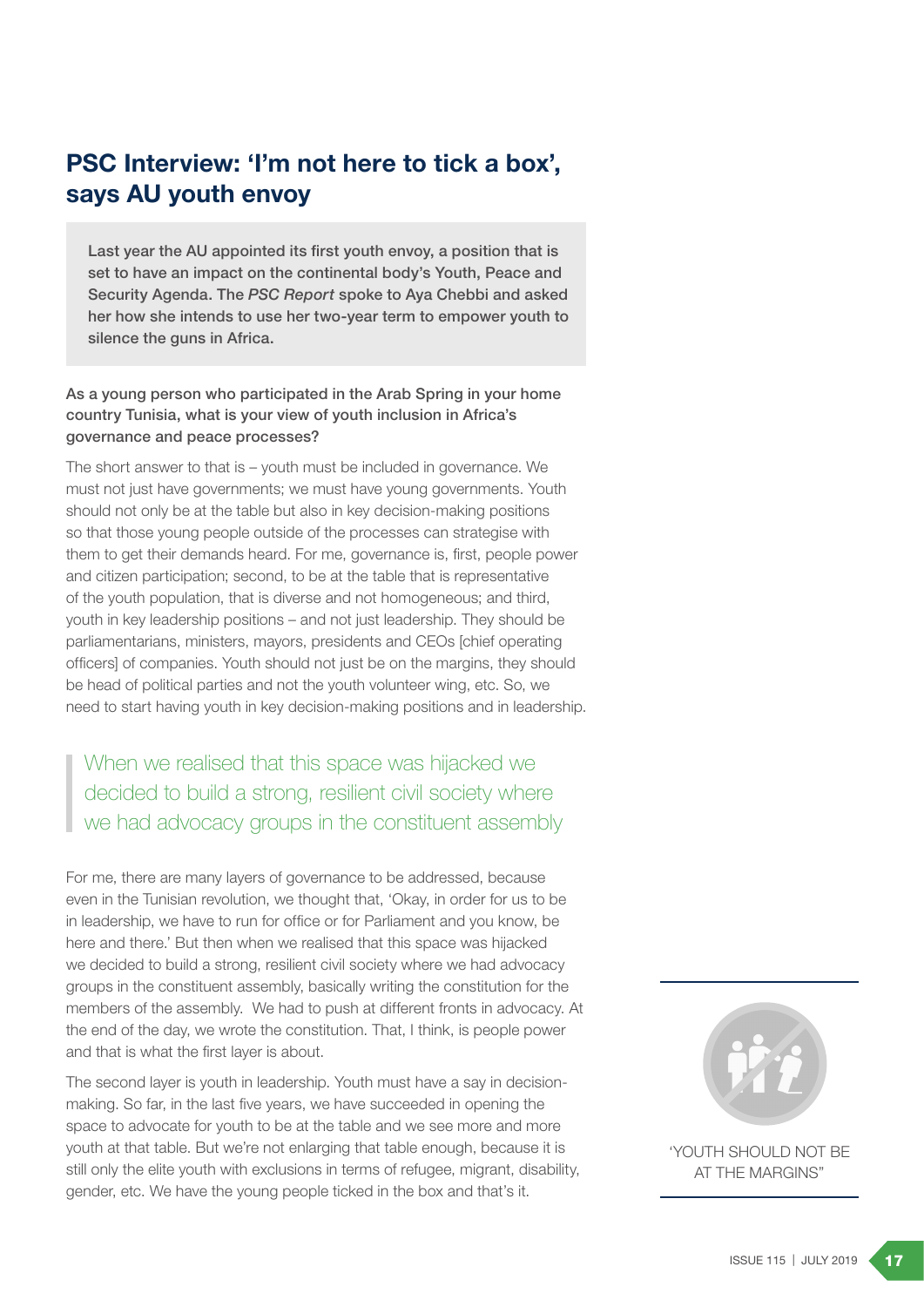## What can we expect from your office in terms of supporting or complementing the work of the AU Youth for Peace (Youth4Peace) Africa Program?

What my advisory council and I are trying to do is to first analyse what already exists on youth in the commission and see the gaps. We need to see how we can promote what they have, but also how can we make them do better. I work closely with Ambassador Fred Ngoga Gateretse the head of the conflict prevention and early warning division, and his amazing Youth4Peace team. We have great support from Smaïl Chergui, Commissioner of Peace and Security. I met him recently and discussed the support needed for youth in conflict and displacement. We also work closely with Madame Aïssatou Hayatou, the operations manager for silencing the guns, in the chairperson's office. So, we have to have our own voice there and support them in getting the word out about their work and how it relates to youth.

### How well do you think the AU has done so far in attempting to silence the guns on the continent?

I think there are different efforts at different fronts. Silencing the guns by 2020, which is next year, is not a date deadline. It's more like how are we non-violent in our mentality and behaviour, and how is that sustainable?

# The question remains, are these initiatives responding to what youth actually need right now at the AU level?

I think what is missing for me coming in and what my contribution would be, is that youth are not involved in these initiatives towards silencing the guns. They are not co-designing the initiatives. The question remains, are these initiatives responding to what youth actually need right now at the AU level?

With the youth advisory council, we aim to influence certain processes and policy decisions, and put forward recommendations. I think my bigger role is to make sure that now we have a permanent space for youth to speak and contribute, and we use it. For example, I'm developing a concept of roundtables with youth in peaceful political transitions aimed at bringing together brilliant young people from Sudan, Algeria and other countries that have gone through political transitions since 2011 like Tunisia, The Gambia, Zimbabwe, etc. where they can share their experiences and best practices. I aim to organise this roundtable monthly.

Hopefully we can do some regional ones with the RECs [regional economic communities] as well to inform the AU Peace and Security Council that, 'Hey, you know, this is what the youth are saying about what's happening in their countries etc.', and this might help you in your decision because maybe they're giving a perspective that you don't know about because

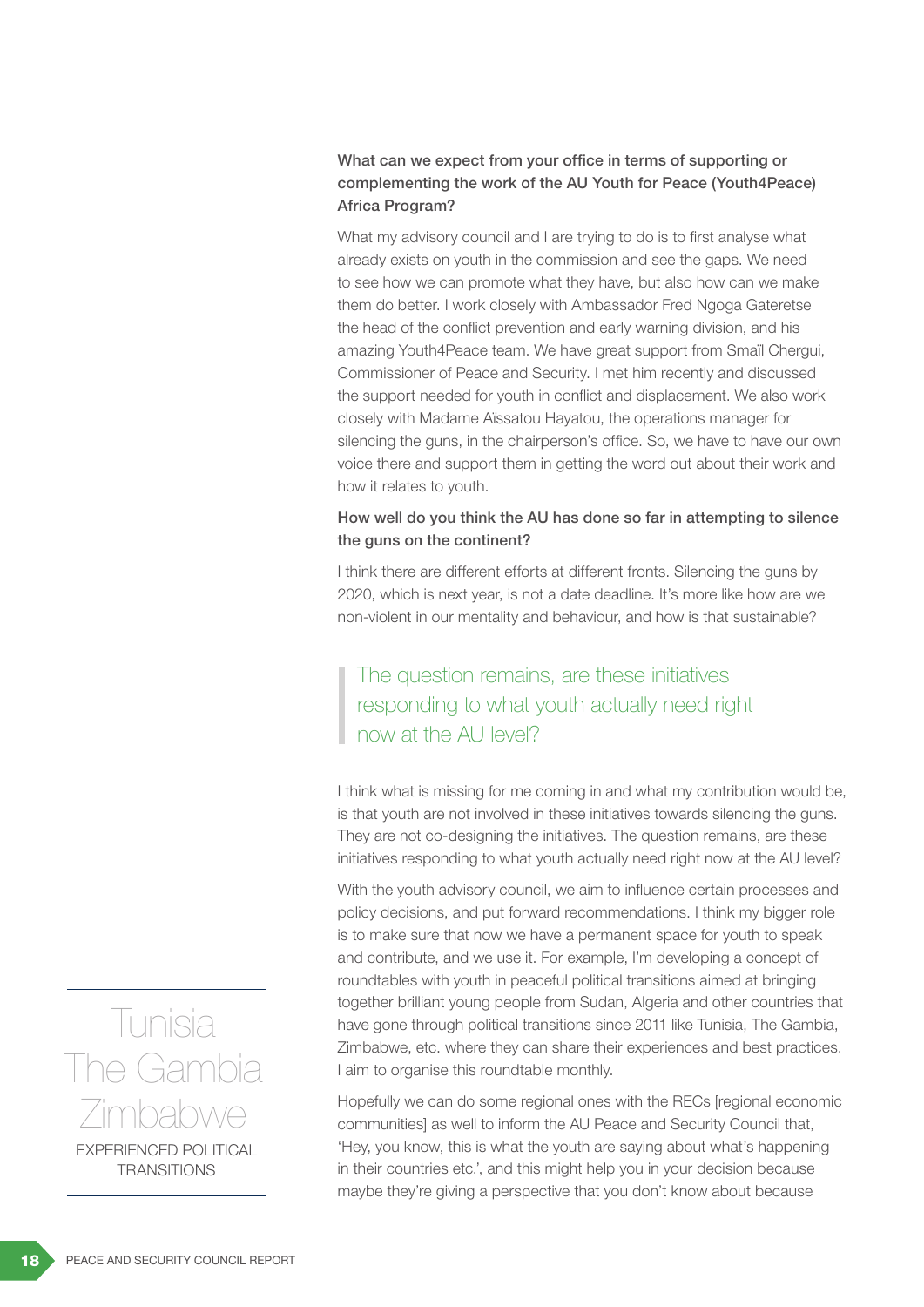they're the ones, at the end of the day, leading change in their countries in a peaceful, positive way.

### A lot of youth are hard to reach and in some cases in conflict-affected areas. How does your office plan to reach them?

We are working on bringing to light the existing youth platforms on the continent. There are many movements on the continent with similar mandates for youth, peace and security. Most of them might not be online and the people they work with might not have Internet access either. We are trying to get to offline youth and speak to young people on the ground and support youth hubs, clubs and chapters. For me, this layer is about mobilisation. For example, if our event or initiative is advertised online, we could ask youth applying to bring someone who is offline or film someone who doesn't speak their language and who doesn't have Internet but who would have a story to tell.

We are trying to get to offline youth and speak to young people on the ground and support youth hubs, clubs and chapters

There are many creative ways that we can explore. It's just about the willingness to do it. And we need action because we can talk about as many great ideas as we want, about how we create inclusive spaces. The other day, my council and I were talking about how we can really own the ground. And we talked about the first-ever TEDx event at a refugee camp, in Kenya, TEDxKakumaCamp, as an example of meeting youth where they are. It's about taking innovative ideas to the youth and ensuring their participation.

### The Peace and Security Council underscored the need for AU youth peace ambassadors to support your work. What are your expectations from these five when they get on board?

I'm excited about that. I think for me, anything that gives a platform for youth is great but there is always the question, 'Who is going to be there?' People say, 'Let's create a new structure, let everyone have a voice.' But who is the person who will be heard? Is that person affected by conflict? Is that person a refugee? Is that person a migrant? The five ambassadors would have to have gone through a struggle and have also overcome it so they can be the hope for other young people.

When you say 'ambassador', your role would be to inspire. When you go as an ambassador to refugee camps and speak to young people, you let them know that 'there is hope and you are getting out of this because you are amazing, you are talented and you're not going to be trapped in this'. This is what we need to make sure the process is inclusive. So, with this initiative, we will be prepared to reach as many young people as possible, not only online.